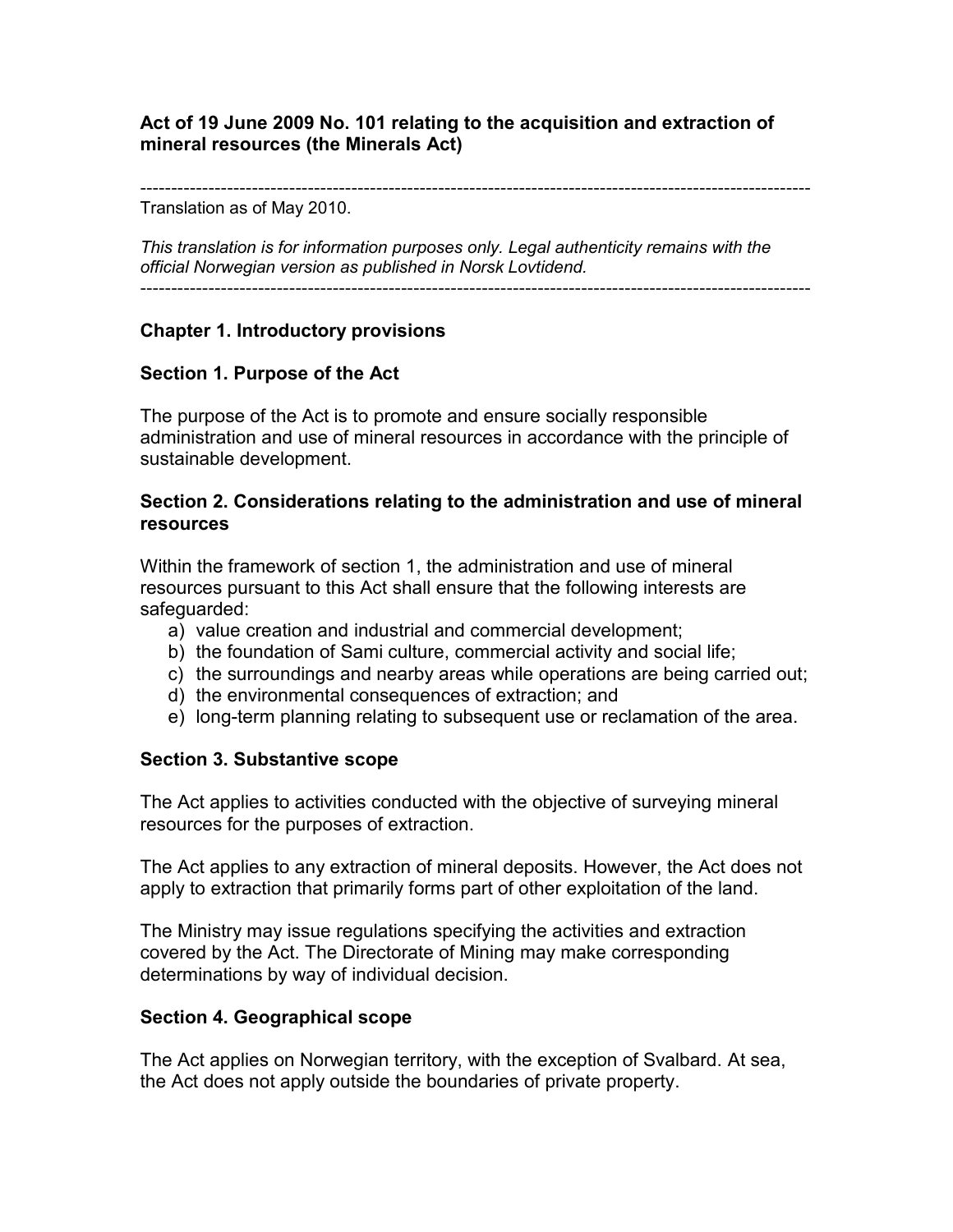## **Section 5. Relationship with other legislation**

Permits issued pursuant to this Act do not replace requirements in other legislation for permits, approvals, land-use plans or licences. Searches for, exploration of, extraction of and operations on, mineral deposits may only take place subject to the limitations imposed by this Act and other legislation.

### **Section 6. Relationship with international law**

The Act shall be applied in accordance with the rules of international law relating to indigenous peoples and minorities.

## **Section 7. Categories of minerals used in the Act**

In this Act, "minerals owned by the State" means:

- a) metals with a specific gravity of 5 grammes/cm<sup>3</sup> or greater, including chromium, manganese, molybdenum, niobium, vanadium, iron, nickel, copper, zinc, silver, gold, cobalt, lead, platinum, tin, zinc, zirconium, tungsten, uranium, cadmium and thorium, and ores of such metals. Alluvial gold, however, shall not fall within the definition;
- b) the metals titanium and arsenic, and ores of these;
- c) pyrrhotite and pyrite.

In this Act, "minerals owned by a landowner" means all minerals that are not minerals owned by the State pursuant to the first paragraph. However, this shall not apply to petroleum pursuant to the Act of 4 May 1973 No. 21 relating to exploration and extraction of petroleum located in the ground on Norwegian onshore territory.

## **Chapter 2. Searching**

### **Section 8. Right to search**

Any party may search for mineral deposits on another party's land, subject to the limitations set out in this Act and other legislation. The right to search does not include the collection of minerals that fall outside the purpose and scope of the Act.

A search shall not obstruct the exploration, extraction or operations of other parties pursuant to this Act.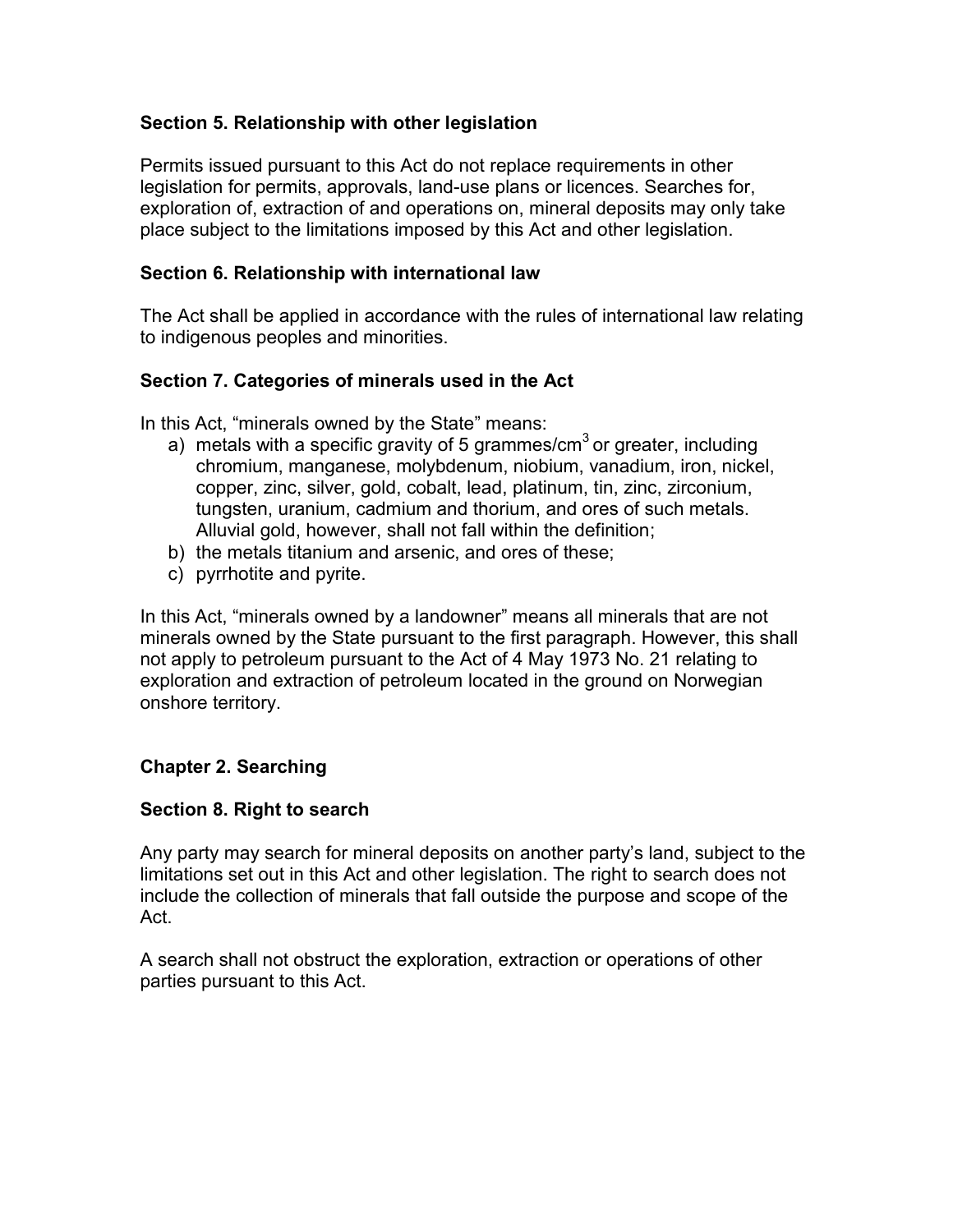## **Section 9. Scope of the right to search**

The searching party may undertake such works on the surface of the land as are necessary to establish the existence of mineral deposits.

Measures that may cause damage of significance may not be implemented without the consent of the landowner and the user of the land.

## **Section 10. Duty to give notice**

The searching party shall give notice to the landowner and the user of the land one week before a search is begun, at the latest. Notice may be given orally or in writing. If oral or written notification would cause unreasonable inconvenience, notice may be given by means of an announcement in a newspaper that is commonly read in the area.

In the case of a search in Finnmark, the searching party shall in addition give written notice to the Sameting (the Sami Parliament), Finnmarkseiendommen (the Finnmark Estate) where it is landowner, and the relevant area board and district board for reindeer management. Whenever practically possible, the siidas, see section 51 of the Act of 15 June 2007 No. 40 relating to reindeer management (the Reindeer Management Act), shall be given oral notice. Notice shall be given as early as possible, and at the latest two weeks before a search is begun.

The Ministry may issue regulations concerning the duty to give notice and exceptions from the duty.

## **Chapter 3. Exploration of minerals owned by a landowner**

### **Section 11. Agreement granting an exploration permit**

Any party wishing to explore deposits of minerals owned by a landowner must enter into an agreement with the landowner. If no agreement is reached, an application may be made for compulsory acquisition, see section 37.

### **Section 12. Pilot extraction**

In addition to an agreement with the landowner, pilot extraction requires a special permit from the Directorate of Mining. "Pilot extraction" shall mean extraction that is necessary to assess the commercial viability of a deposit. Except in special cases, a permit for pilot extraction not be granted for the extraction of more than 2,000  $m^3$  of matter. The permit may be made subject to conditions.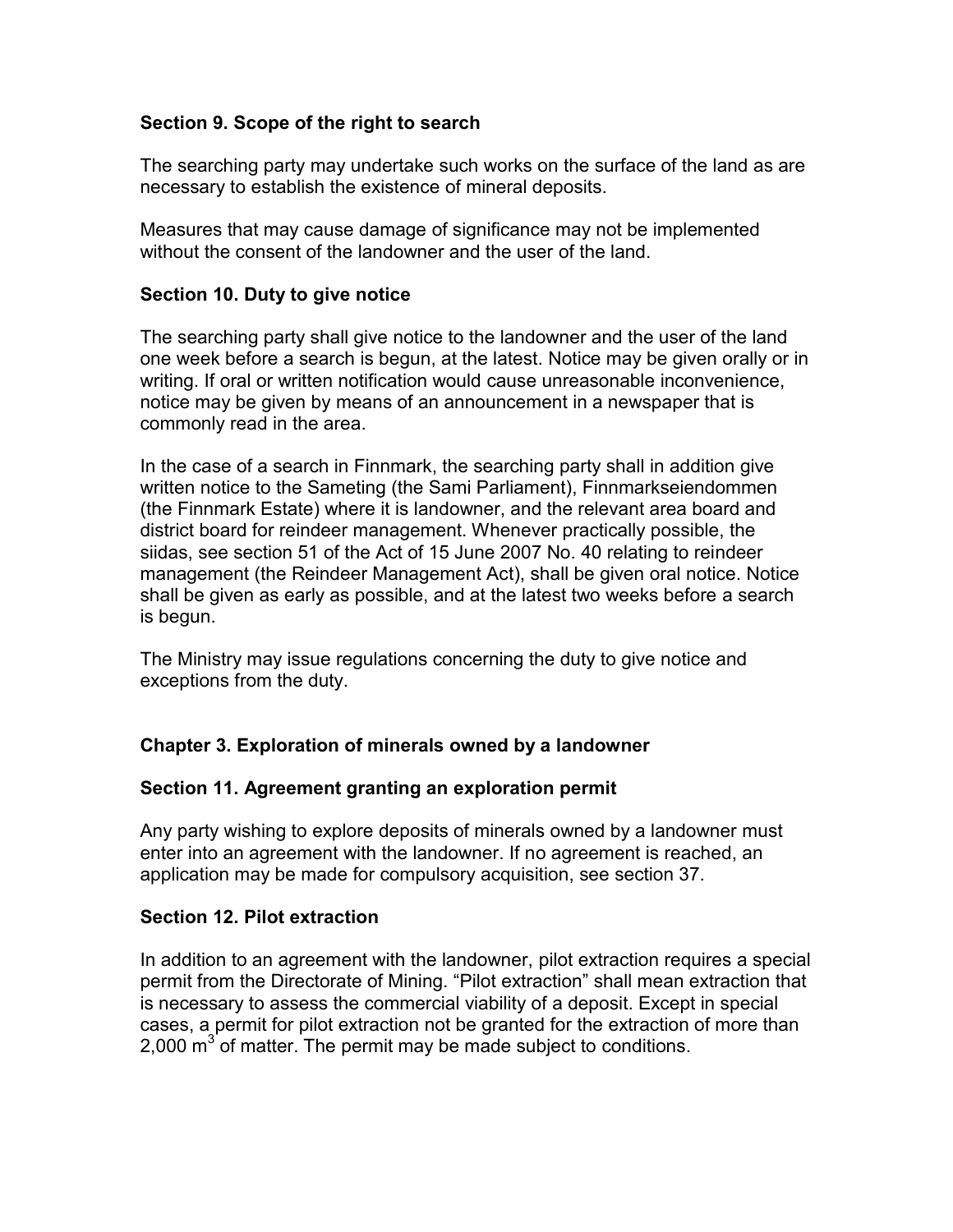Before a permit is granted, the Directorate of Mining shall give the landowner, the user of the land, the county governor, the county municipality and the municipality an opportunity to comment.

The exploring party shall give written notice to the Directorate of Mining at least three weeks before work is begun. The Directorate of Mining shall give notice to the municipality, the county municipality and the county governor.

The second to sixth paragraphs of section 17 apply correspondingly to pilot extraction in Finnmark.

## **Chapter 4. Exploration of minerals owned by the State**

## **Section 13. Application for an exploration permit**

A party that wishes to secure a right to explore deposits of minerals owned by the State shall apply to the Directorate of Mining for an exploration permit. An exploration permit may only be refused if the applicant has previously breached material provisions imposed by or pursuant to this Act.

The exploring party may only be granted one exploration permit for a given area.

A party that holds an extraction permit for deposits of minerals owned by the State may not apply for an exploration permit for any part of the same area.

In Finnmark, the Directorate of Mining shall inform the landowner, the Sameting (the Sami Parliament), the relevant area board and district board for reindeer management, and the municipality of the permit.

### **Section 14. Relationship with other right holders**

Exploring parties with the same priority in respect of an area shall have an equal right to undertake exploration.

An exploring party may not, without consent, undertake exploration in the area of another exploring party with better priority or of a party that is extracting a deposit of minerals owned by the State.

### **Section 15. Exploration area**

The Ministry may issue regulations concerning the exploration area, including as to its shape and size.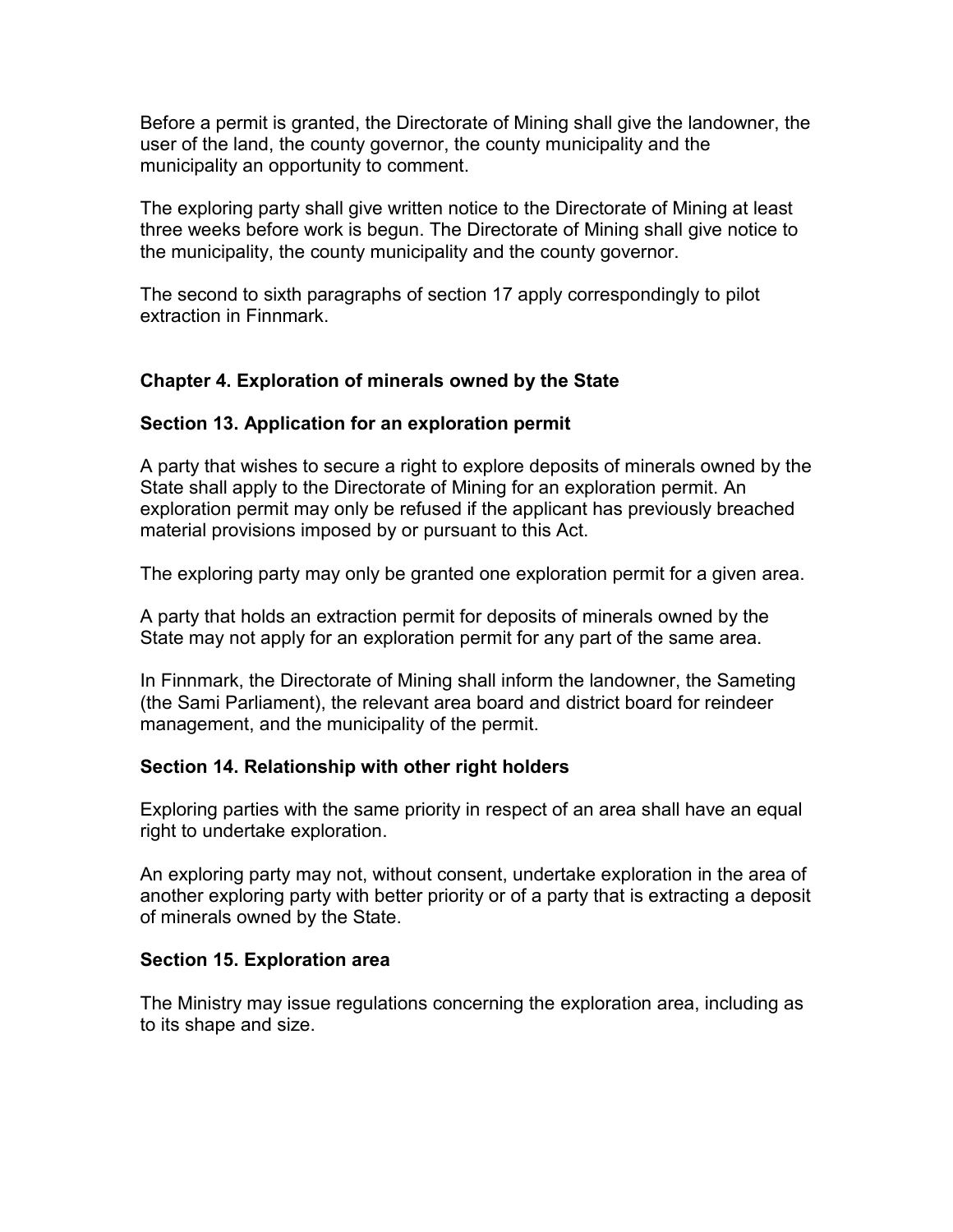### **Section 16. Priority**

The priority of the exploring party in respect of an exploration area shall be calculated from the day on which the application for an exploration permit is received by the Directorate of Mining.

The Ministry may issue regulations concerning the calculation of the priority of the exploring party.

## **Section 17. Applications relating to exploration in Finnmark**

In Finnmark, an exploration permit does not confer a right to undertake exploration or pilot extraction until the Directorate of Mining has granted a special permit for such activities.

An exploring party shall take reasonable steps to obtain information about directly affected Sami interests in the area that is to be explored.

A special permit may be refused if granting the application would be contrary to Sami interests. In the assessment, special consideration shall be given to the interests of Sami culture, reindeer management, commercial activity, and social life. If the application is granted, conditions may be imposed to safeguard these interests.

When processing the application, the Directorate of Mining shall give the landowner, the Sameting (the Sami Parliament), the municipality, and the relevant area board and district board for reindeer management an opportunity to comment.

If the Sameting or the landowner opposes the granting of an application, the Ministry shall decide the application.

If the Ministry grants an application in a case as described in the fifth paragraph, an appeal to the King by the Sameting or the landowner shall have a suspensive effect.

### **Section 18. Duty to give notice**

An exploring party shall give written notice of exploration to the Directorate of Mining, the landowner and the user of the land at least three weeks before work is begun. The Directorate of Mining shall give notice to the municipality, the county municipality and the county governor.

In Finnmark, an exploring party shall in addition give written notice to the Sameting (the Sami Parliament) and the relevant area board and district board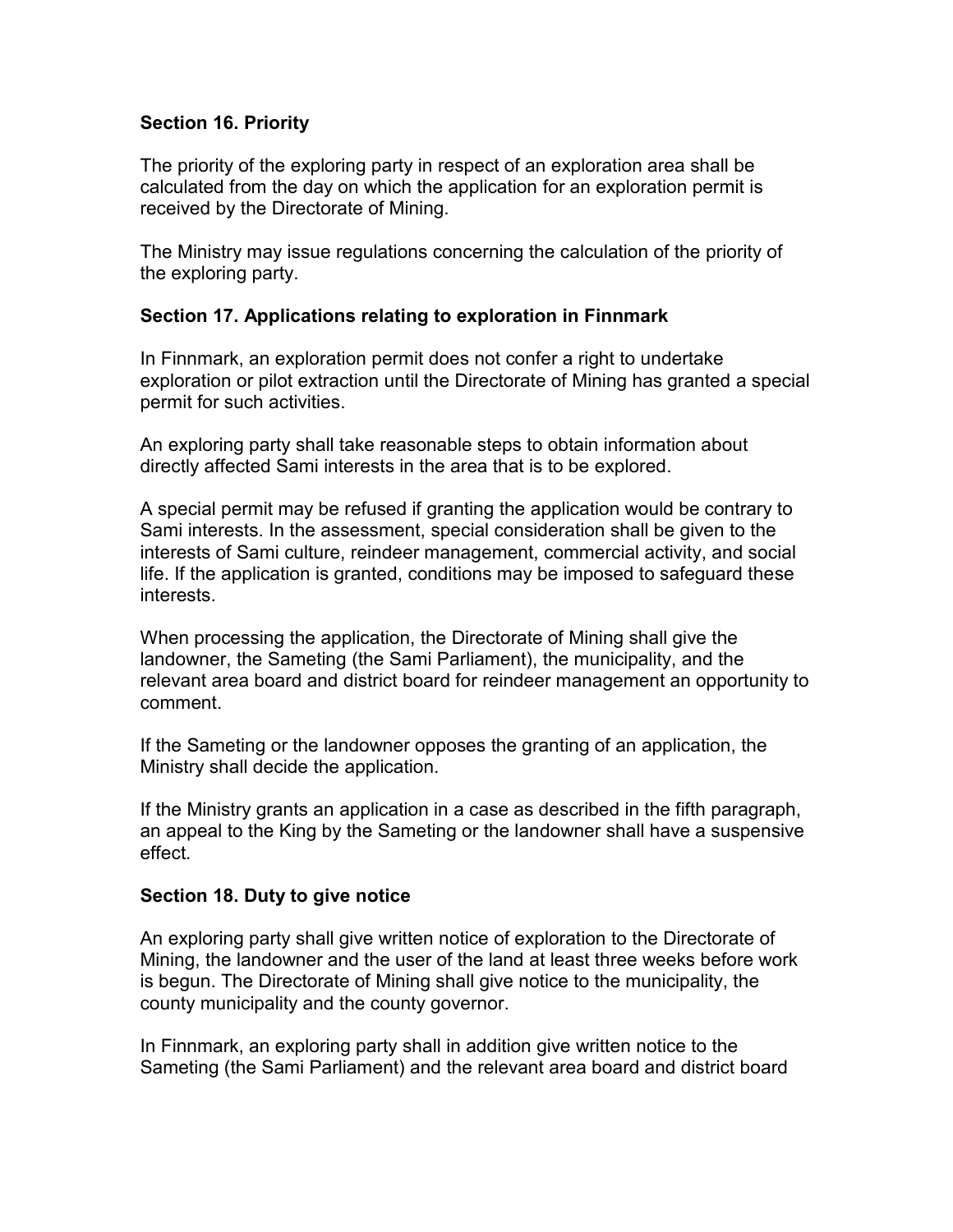for reindeer management. Whenever practically possible, the siidas, see section 51 of the Reindeer Management Act, shall be given oral notice.

The notice shall contain a plan for the work to be carried out and for access to and within the exploration area, and an account of any damage that may be caused and the measures that are to be implemented to prevent such damage.

The Ministry may issue regulations concerning the duty to give notice.

### **Section 19. Content of the exploration permit**

An exploring party may undertake the exploration needed to assess whether there is a deposit of minerals of such an abundance, size and nature that the deposit may be assumed to be commercially viable, or to become commercially viable within a reasonable period of time. The exploration permit grants such access to the land (including temporary storage space) as is necessary to undertake the exploration. The exploration permit does not grant a right of way.

Measures in the ground that may cause considerable damage may only be implemented with the consent of the landowner and the user of the land.

### **Section 20. Pilot extraction**

Pilot extraction requires a special permit from the Directorate of Mining. "Pilot extraction" shall mean extraction that is necessary to assess the commercial viability of the deposit. Except in special cases, a permit for pilot extraction may not be granted for the extraction of more than 2,000  $\text{m}^3$  of matter. The permit may be made subject to conditions. The second and third paragraphs of section 12 apply correspondingly.

The second to sixth paragraphs of section 17 apply correspondingly to pilot extraction in Finnmark.

### **Section 21. Provision of security**

The exploring party shall, at the request of the owner or the user of the land, provide security for the costs of safety measures pursuant to section 49, clean-up works pursuant to section 50 or the liability that may arise pursuant to section 52.

Disputes about the size of the security to be provided shall be settled through valuation proceedings, see section 53. Until such a dispute is resolved, exploration may not take place without the consent of the valuation tribunal.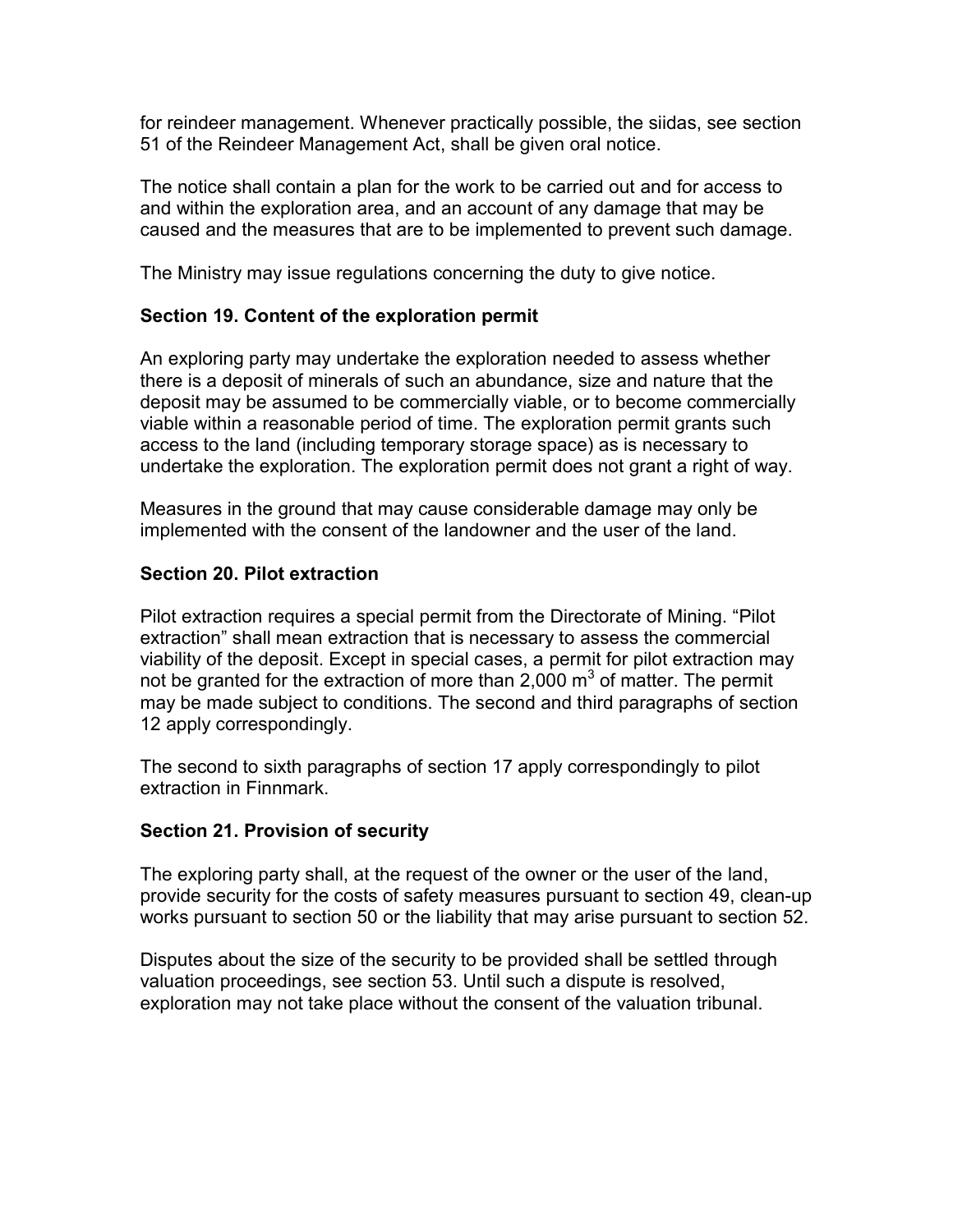## **Section 22. Expiry of an exploration permit**

An exploration permit expires once seven years have passed since the date on which the permit was issued, or upon the expiry of an extended deadline pursuant to section 23. The seven-year period shall only begin to run on the date on which the exploring party obtains best priority in respect of the exploration area.

If an application for an extraction permit or the extension of an exploration permit is received by the Directorate of Mining before the deadline pursuant to the first paragraph has expired, the exploration permit expires, at the earliest, 30 days after refusal of the application or, at the earliest, at the time that the extraction permit is granted.

## **Section 23. Extension of an exploration permit**

The Directorate of Mining may extend the deadline specified in section 22, first paragraph, first sentence, by up to three years if the applicant substantiates that exploration cannot be completed before the deadline due to extraordinary circumstances that are not the fault of the applicant.

If a dispute has arisen about the exploration permit or about the right to undertake exploration, the Directorate of Mining may, upon application, extend the deadline specified in section 22, first paragraph, first sentence, by a period corresponding to the period for which work has been prevented due to the dispute.

Extension applications must be received by the Directorate of Mining before the expiry of the deadlines specified in section 22.

### **Section 24. Quarantine period in connection with the expiry of an exploration permit or an extraction permit**

A party that has previously held an exploration permit with best priority shall not be granted a new exploration permit for the same exploration area earlier than one year after the expiry of the exploration permit.

A party that has previously held an extraction permit for deposits of minerals owned by the State shall not be granted a new exploration permit for the same extraction area earlier than one year after the expiry of the extraction permit.

### **Section 25. Exploration reports, measurement data and sample materials**

The Ministry may issue regulations concerning an exploring party's duty to prepare, store and submit exploration reports, measurement data and sample materials.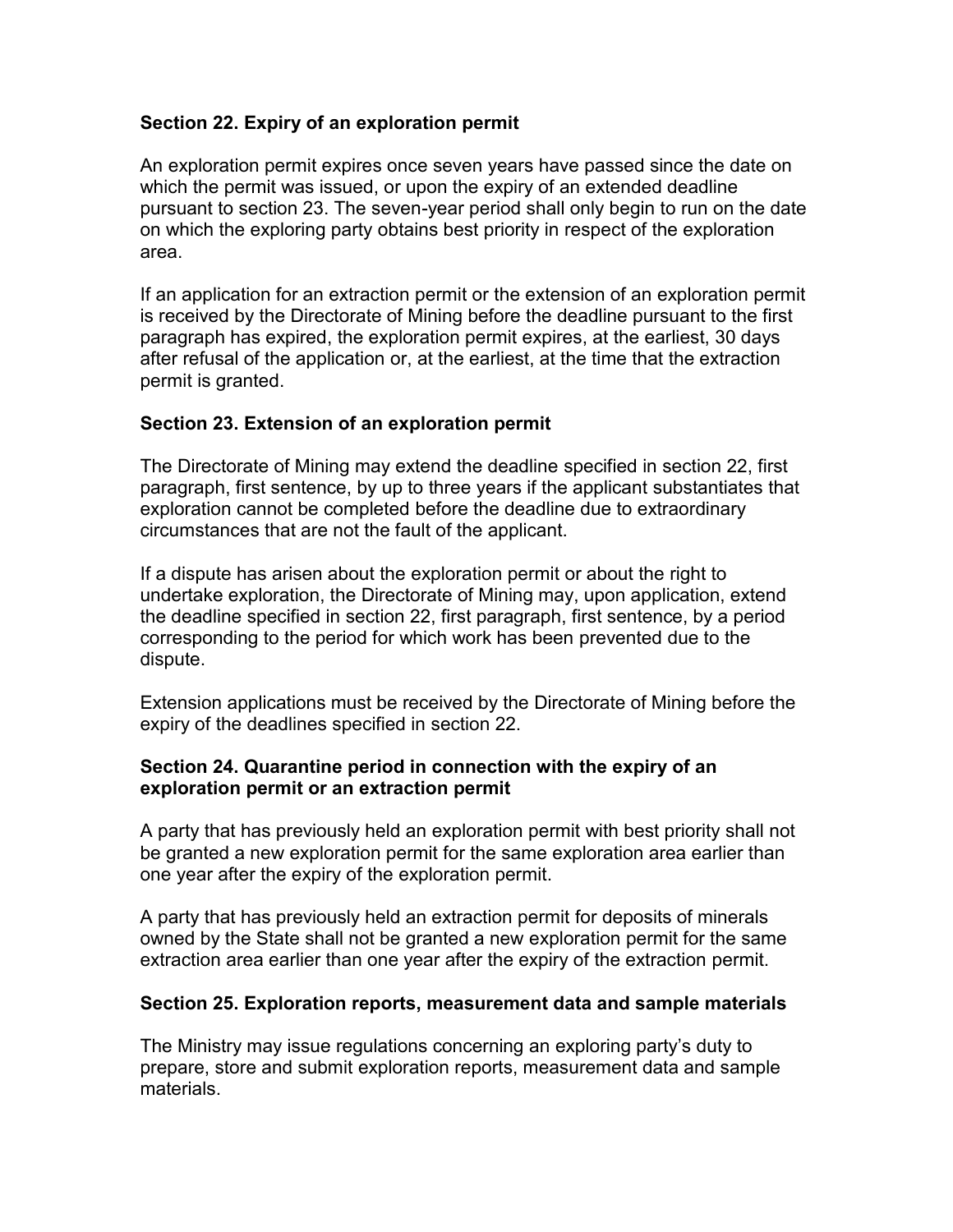### **Section 26. Transfer of an exploration permit**

An exploration permit may be transferred. The transfer requires the approval of the Directorate of Mining. Sections 13 and 27 apply correspondingly in the event of a transfer. An application for approval shall be sent to the Directorate of Mining without undue delay once a transfer agreement has been concluded.

If a party acquires more than 50 per cent of the total number of shares or voting shares in a company that holds an exploration permit, and the acquirer or another person or company as mentioned in section 27, first paragraph, already holds an exploration permit for the same or an overlapping area, the party shall either dispose of one of the permits or apply for its cancellation.

The Directorate of Mining shall set a deadline for disposal or an application for cancellation. If the deadline has passed, the Directorate of Mining shall cancel one of the permits.

## **Section 27. Identification of persons and companies with an applicant**

The following persons and companies shall be identified with the applicant in cases in which section 13, second and third paragraphs, and section 24 apply:

- a) spouse or a person with whom the applicant is living in a marriage-like relationship;
- b) relatives in the direct line of ascent or descent, and siblings, of the applicant;
- c) relatives in the direct line of ascent or descent, and siblings, of a person mentioned in sub-paragraph a);
- d) companies in the same group as the applicant;
- e) companies in which the applicant either directly or jointly with a party mentioned in sub-paragraphs a) to d) owns more than 50 per cent of the total number of shares or voting shares; and
- f) a party who either directly or jointly with a party mentioned in subparagraphs a) to e) owns more than 50 per cent of the total number of shares or voting shares in the applicant.

The Directorate of Mining may make exceptions from the first paragraph by way of individual decision.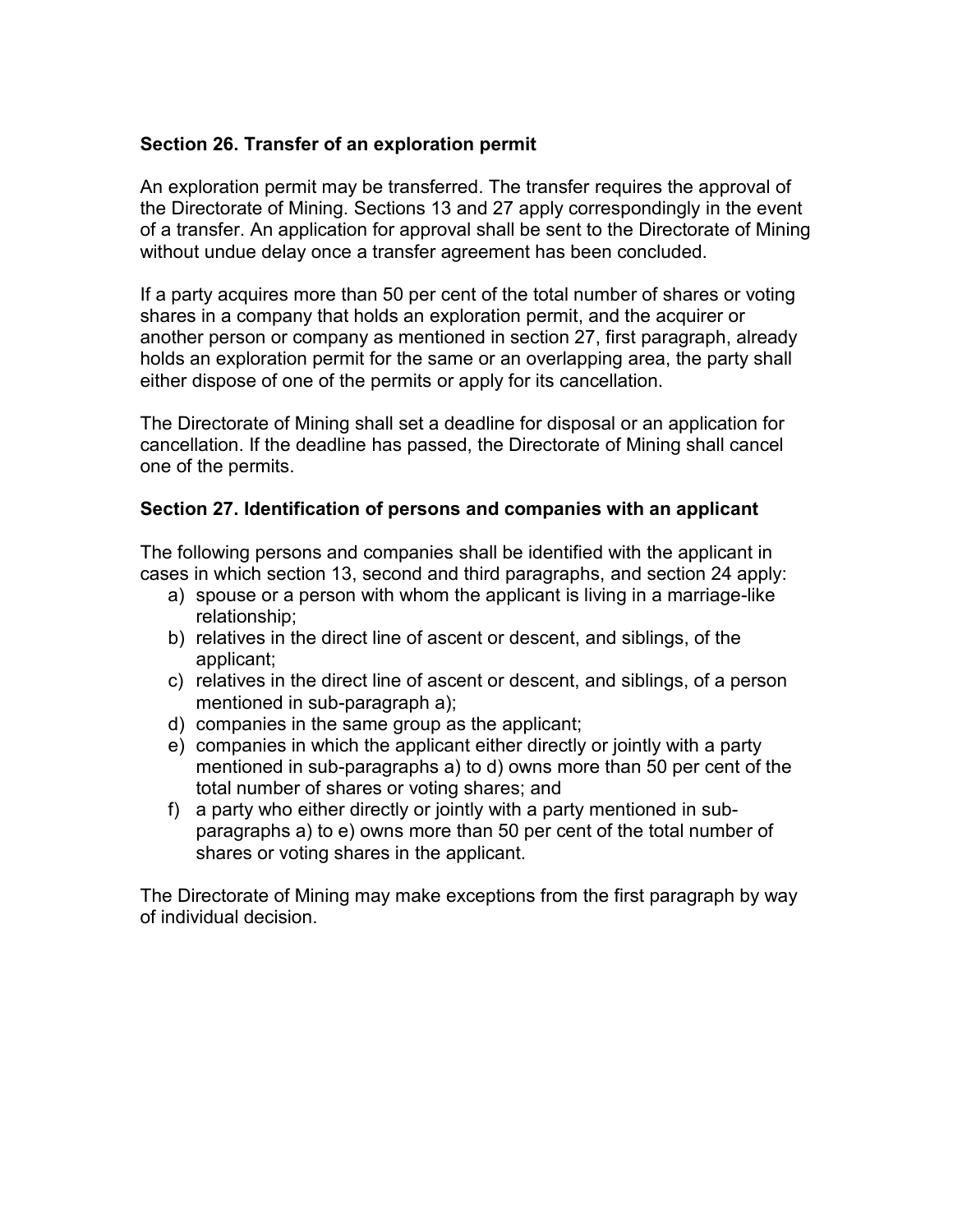## **Chapter 5. Extraction permits for minerals owned by a landowner**

### **Section 28. Agreement granting an extraction permit**

Any party wishing to extract deposits of minerals owned by a landowner must enter into an agreement with the landowner. If no agreement is reached, an application may be made for compulsory acquisition, see section 37.

## **Chapter 6. Extraction permits for minerals owned by the State**

## **Section 29. Application for an extraction permit**

The exploring party with best priority may apply to the Directorate of Mining for an extraction permit. An extraction permit shall be granted if the applicant substantiates that the exploration area contains a deposit of minerals owned by the State that is of such an abundance, size and nature that the deposit may be assumed to be commercially viable, or to become commercially viable within a reasonable period of time. Multiple extraction permits may not be granted for the same area.

If the application relates to areas that are not covered by the area of the exploration permit, the application shall also count as an application for an exploration permit. The application shall have priority from the date on which it was received by the Directorate of Mining.

Exploring parties with identical priority shall have an equal right to apply for an extraction permit. If extraction permits are granted to more than one party, the parties shall hold the permit jointly, unless they agree on a different arrangement. In the event of disagreement regarding the exploitation of the extraction permit, any party may demand dissolution of the joint ownership. Section 15 of the Act of 18 June 1965 No. 6 relating to co-ownership shall apply insofar as it is relevant.

The Ministry may issue regulations concerning procedures for the granting of extraction permits.

### **Section 30. Extraction permits relating to Finnmark**

The provisions of section 17 shall apply correspondingly to extraction permits relating to Finnmark.

### **Section 31. Extraction area**

The Ministry may issue regulations concerning the extraction area, including as to its shape, size and marking.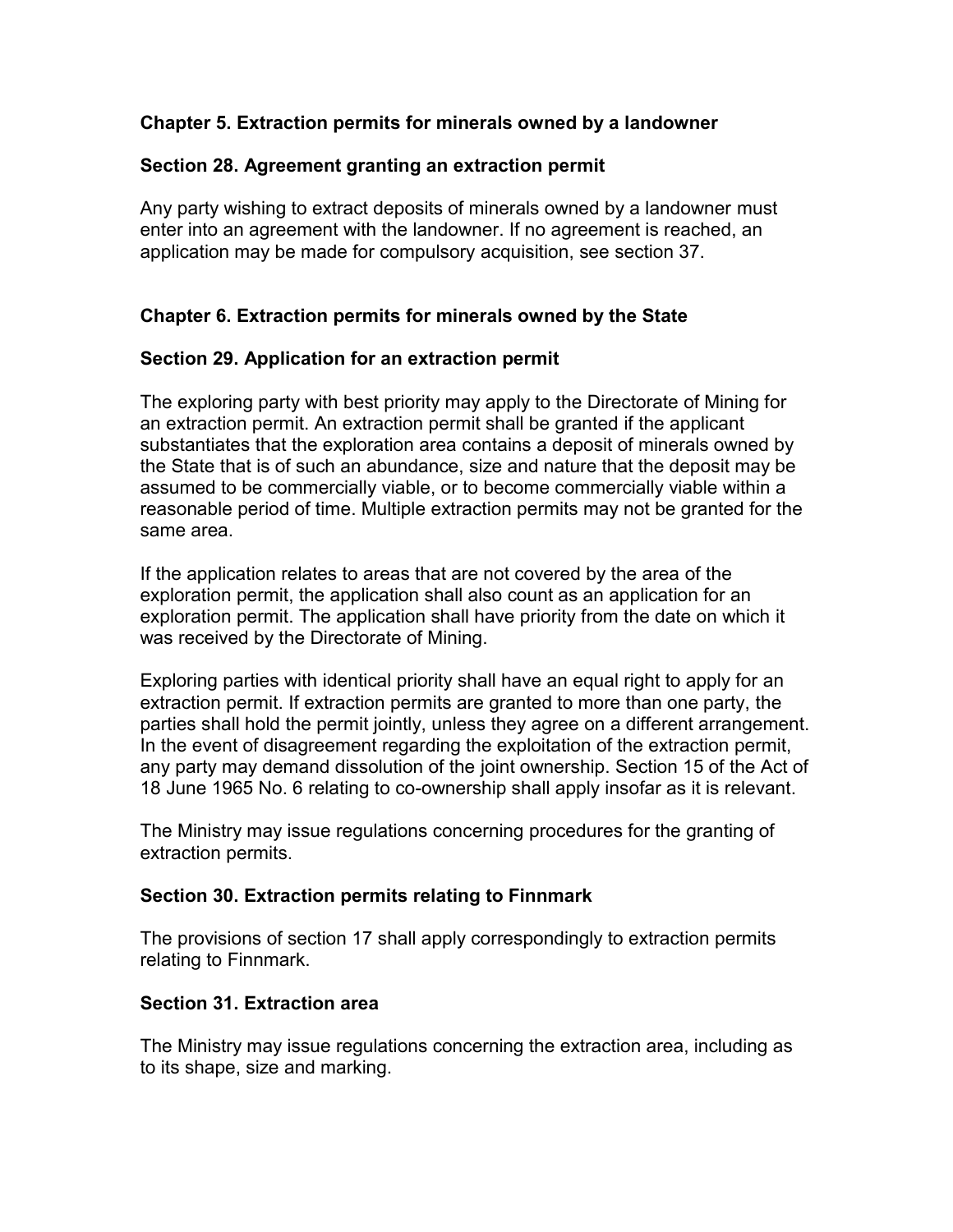## **Section 32. Content of an extraction permit**

The extracting party may extract and utilise all deposits of minerals owned by the State in the extraction area. Deposits of minerals owned by a landowner may be extracted to the extent that this is necessary to extract deposits of minerals owned by the State.

The extracting party may utilise deposits of minerals owned by a landowner that are extracted in accordance with the first paragraph. However, this does not apply if the Directorate of Mining determines, before operations begin, that the mineral deposits clearly can be exploited independently. The landowner, or a party that derives its right from the landowner, shall in such cases be entitled either to take over the extracted minerals in return for making a compensation payment to the party that is extracting a deposit of minerals owned by the State, or to allow the party that is extracting a deposit of minerals owned by the State to exploit the deposit in return for a compensation payment. Disputes concerning the amount of the compensation payment shall be settled through valuation proceedings, see section 53.

## **Section 33. Expiry of an extraction permit**

An extraction permit expires if:

- a) an operating license pursuant to section 43 is not granted within 10 years of the date on which the extraction permit was granted;
- b) the extraction does not require an operating license pursuant to the Act, and more than 10 years have passed since the date on which the extraction permit was granted without operations being initiated;
- c) an extended deadline pursuant to section 34 has expired; or
- d) one year has passed since the operating license lapsed.

If an application has been made for an operating license pursuant to section 43 or for an extension pursuant to section 34 and the application is refused, the extraction permit expires, at the earliest, 30 days after the refusal. The extracting party shall retain its permit for the part of the extraction area that is not covered by the application for an operating license until the expiry of the deadline pursuant to sub-paragraph a) of the first paragraph or an extended deadline pursuant to section 34.

### **Section 34. Extension of an extraction permit**

The Directorate of Mining may extend the deadlines specified in section 33, first paragraph, sub-paragraphs a) and b), by up to ten years at a time. Deadline extensions shall normally be granted if the deposit must be deemed a reasonable reserve for the applicant's operations. Extension applications must be received by the Directorate of Mining before the deadlines specified in section 33, first paragraph, sub-paragraphs a) to c).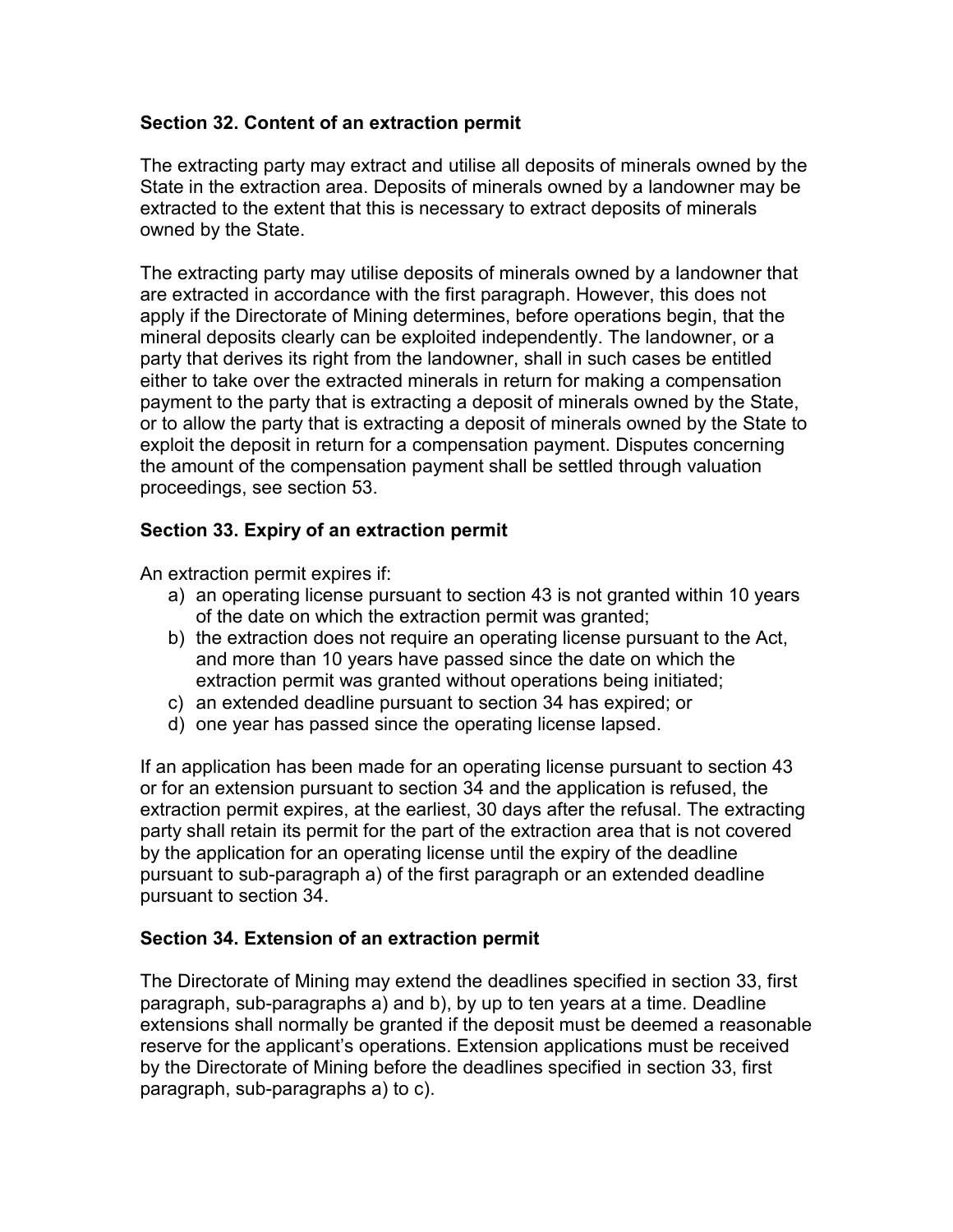## **Section 35. Transfer of an extraction permit**

Section 26 shall apply correspondingly to a transfer of an extraction permit.

#### **Section 36. Registration**

An extraction permit shall be registered in the Land Register.

Transfers of, and the creation of charges over, extraction permits are afforded legal protection when registered in the Land Register. The same applies to other legal rights created over an extraction permit unless otherwise provided in regulations issued pursuant to the third paragraph.

The Ministry may issue regulations concerning registration pursuant to the first and second paragraphs.

### **Chapter 7. Compulsory acquisition**

#### **Section 37. Compulsory acquisition of minerals owned by a landowner**

Any party may apply to the Directorate of Mining for a permit to acquire compulsorily the land and rights needed to explore whether there is a deposit of minerals owned by a landowner that is of such an abundance, size and nature that the deposit may be assumed to be commercially viable, or to become commercially viable within a reasonable period of time.

Any party may apply to the Ministry for a permit to acquire compulsorily:

- a) a deposit of minerals owned by a landowner;
- b) the land and rights needed for extraction, including access to the deposit;
- c) the land and rights needed for processing of minerals owned by a landowner.

In the assessment of whether or not compulsory acquisition should be granted, emphasis shall be given to whether the applicant has explored the deposit.

A compulsory-acquisition permit may be made subject to conditions.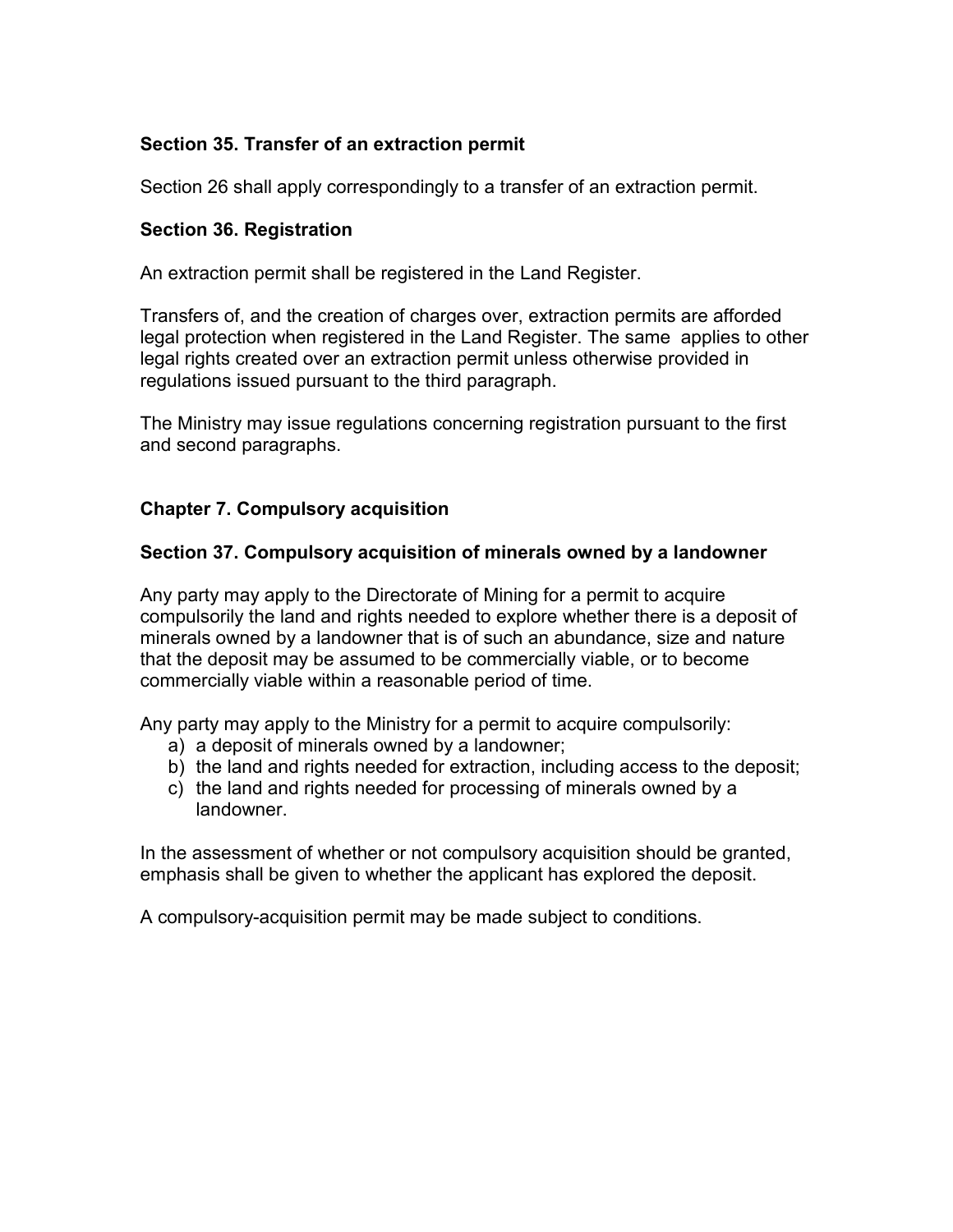#### **Section 38. Compulsory acquisition of land and rights for the exploration and extraction of minerals owned by the State**

An exploring party may apply to the Directorate of Mining for a permit to acquire compulsorily the land and rights needed to be able to undertake exploration. If another exploring party has better priority in respect of the exploration area, the compulsory-acquisition permit shall only be granted if that party gives its consent.

A party that is extracting a deposit of minerals owned by the State may apply to the Ministry for a permit to acquire compulsorily:

- a) the land and rights needed for extraction; and
- b) the land and rights needed for the processing of minerals.

The compulsory-acquisition permit may be made subject to conditions.

## **Section 39. Compensation**

In the event of the compulsory acquisition of a right to extract a deposit of minerals owned by a landowner pursuant to section 37, second paragraph, subparagraph a), compensation shall be set on the basis of the market price and without regard to the foreseeability requirement in sections 5 and 6 of the Act of 6 April 1984 No. 17 relating to compensation in connection with the compulsory acquisition of real property (the Compulsory Acquisition Compensation Act). The compensation shall take the form of a charge per extracted unit of the mineral, unless special reasons indicate that a different solution is appropriate. A minimum charge may be set that is to be paid regardless of the production volume.

In the event of compulsory acquisition pursuant to section 37, first paragraph, or second paragraph, sub-paragraphs b) and c), or section 38, compensation shall be paid pursuant to the Compulsory Acquisition Compensation Act.

Awarded compensation shall be set as annual payments. However, a one-off compensation payment may be set if there are special reasons for doing so.

Either party may request that the compensation be set by means of new valuation proceedings once 10 years have passed since the compensation was set.

If operations are shut down, the duty to pay compensation ceases as of the calendar year following the shutdown.

### **Section 40. General rules on compulsory acquisition**

Unless specified otherwise in this chapter, the provisions of the Act of 23 October 1959 No. 3 relating to the compulsory acquisition of real property (the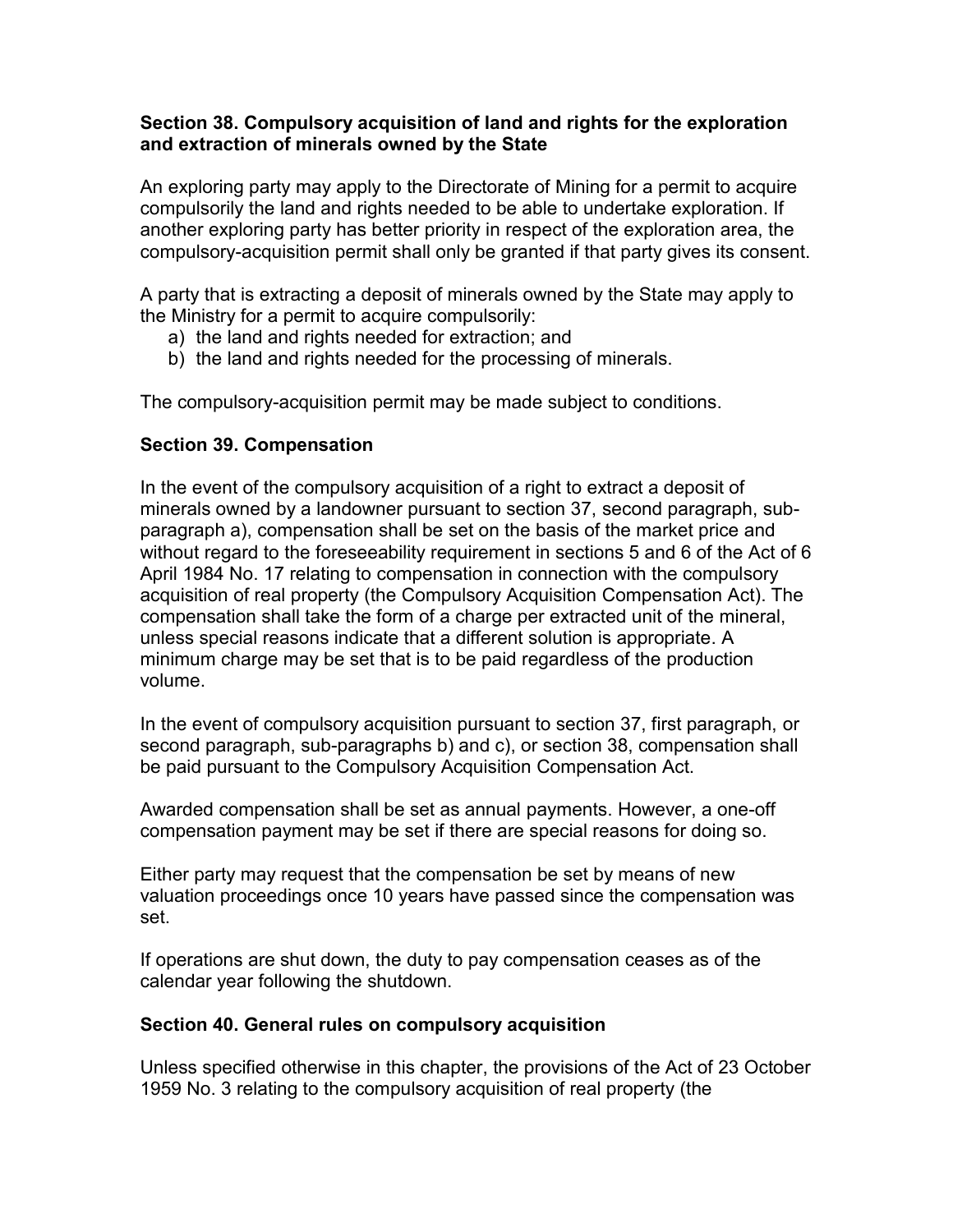Compulsory Acquisition Act), and the Compulsory Acquisition Compensation Act shall apply insofar as they are relevant to cases of compulsory acquisition pursuant to section 37 or section 38.

If conditions have been imposed that state that a right that is acquired compulsorily must be used in a particular manner before a certain deadline, and the deadline passes, the original owner or the original right holder may request that the compulsory-acquisition decision be set aside.

The provisions in section 17, second to sixth paragraphs, apply correspondingly to the processing of applications for compulsory-acquisition permits relating to Finnmark.

## **Chapter 8. Operations**

## **Section 41. Good mining practice**

Operations on mineral deposits shall be carried out in accordance with good mining practice.

## **Section 42. Extraction subject to notification**

The Directorate of Mining shall be notified of the extraction of more than 500  $m<sup>3</sup>$ of matter. The notice shall be sent at least 30 days before works are begun.

In special cases, the Directorate of Mining may require the submission of a plan of operations. The Directorate of Mining may decide that operations may not begin until the plan of operations has been approved.

### **Section 43. Extraction subject to licensing (operating license)**

The extraction of mineral deposits totalling more than 10,000  $\text{m}^{3}$  of matter requires an operating license from the Directorate of Mining. Any extraction of natural stone requires an operating license. Pilot extraction pursuant to sections 12 and 20 does not require an operating license.

An operating license may only be granted to a party that holds an extraction permit. In the assessment of whether an operating license should be granted, emphasis shall be given to whether the applicant is qualified to extract the deposit. The licence may be made subject to conditions. The area of operation shall be fixed in the licence. An application for an operating license shall contain a plan of operations.

A licence may be limited in time. The licence may be made subject to review after a specified period of time. The licence may in any event be reviewed every tenth year.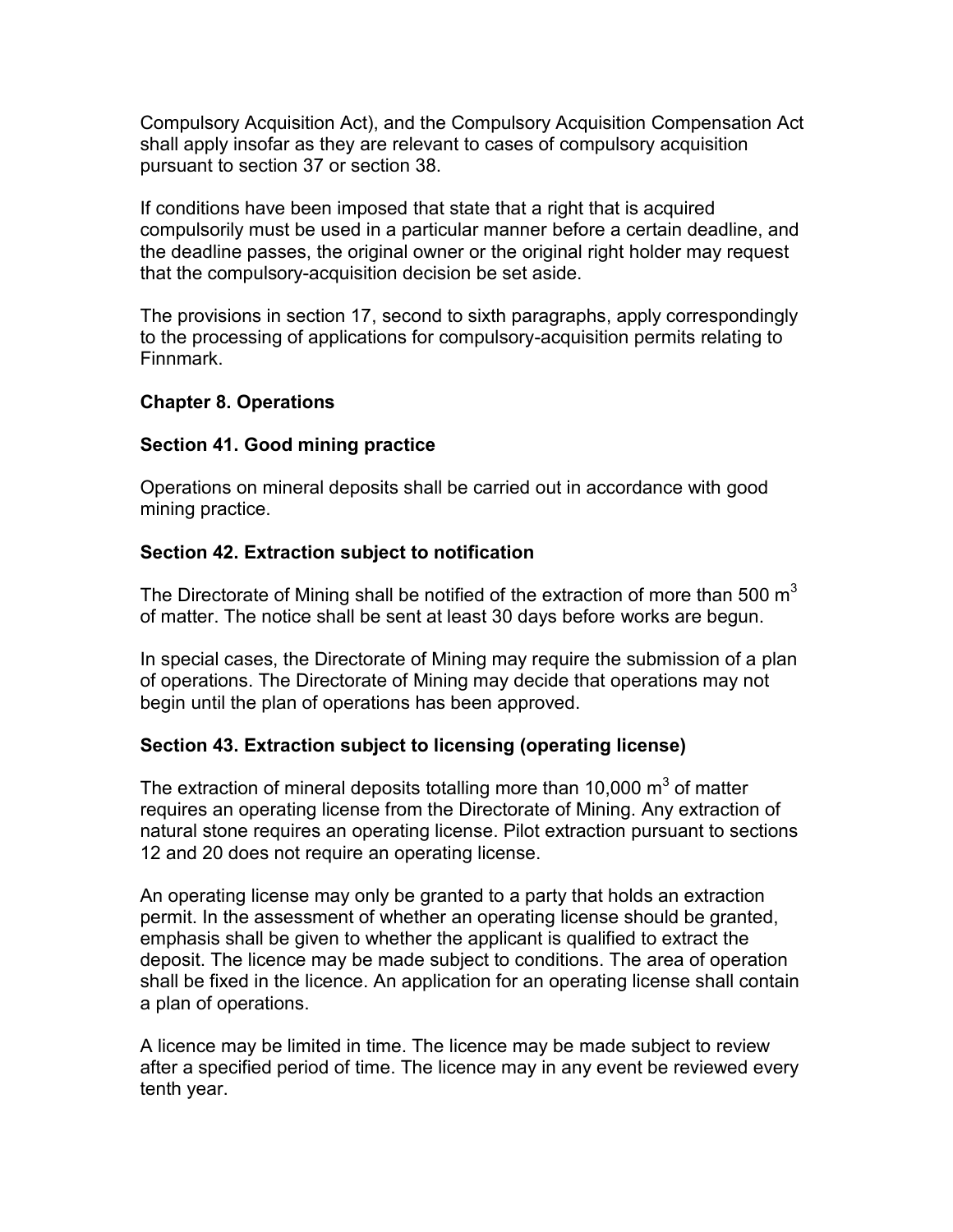The provisions in section 17, second to sixth paragraphs, apply correspondingly to the processing of applications for operating licenses in Finnmark.

The Ministry may issue regulations concerning:

- a) operation licences and exceptions from the requirement for an operating license;
- b) the required professional qualifications of personnel who are in charge of the working of mineral deposits pursuant to this Act, and rules relating to the approval of corresponding expertise on the part of nationals from the EEA area.

## **Section 44. Notification of commencement and suspension of operations**

The Directorate of Mining shall be notified before operations relating to measures that are subject to licensing pursuant to section 43 are commenced, temporarily suspended or permanently shut down.

## **Section 45. Expiry of an operating license**

An operating license expires if operations have not begun, at the latest, within five years of the operating license being granted. The same applies if operations are discontinued for more than one year. The Directorate of Mining may extend the deadlines in the first and second sentences. The deadline in the second sentence may be extended by up to three years at a time. The extension may be made subject to conditions.

An operation licence shall also lapse if:

- a) the extraction permit is cancelled;
- b) the agreement granting the right to exploit the deposit of minerals owned by the landowner is terminated; or
- c) valuation proceedings are not requested within one year after a compulsory-acquisition permit pursuant to section 37, second paragraph, sub-paragraph a), is granted.

### **Section 46. Information on operations**

The Ministry may issue regulations concerning the duty to submit an operational report to the Directorate of Mining, and concerning the contents of the report.

### **Chapter 9. General provisions**

### **Section 47. Areas exempted from searching and exploration**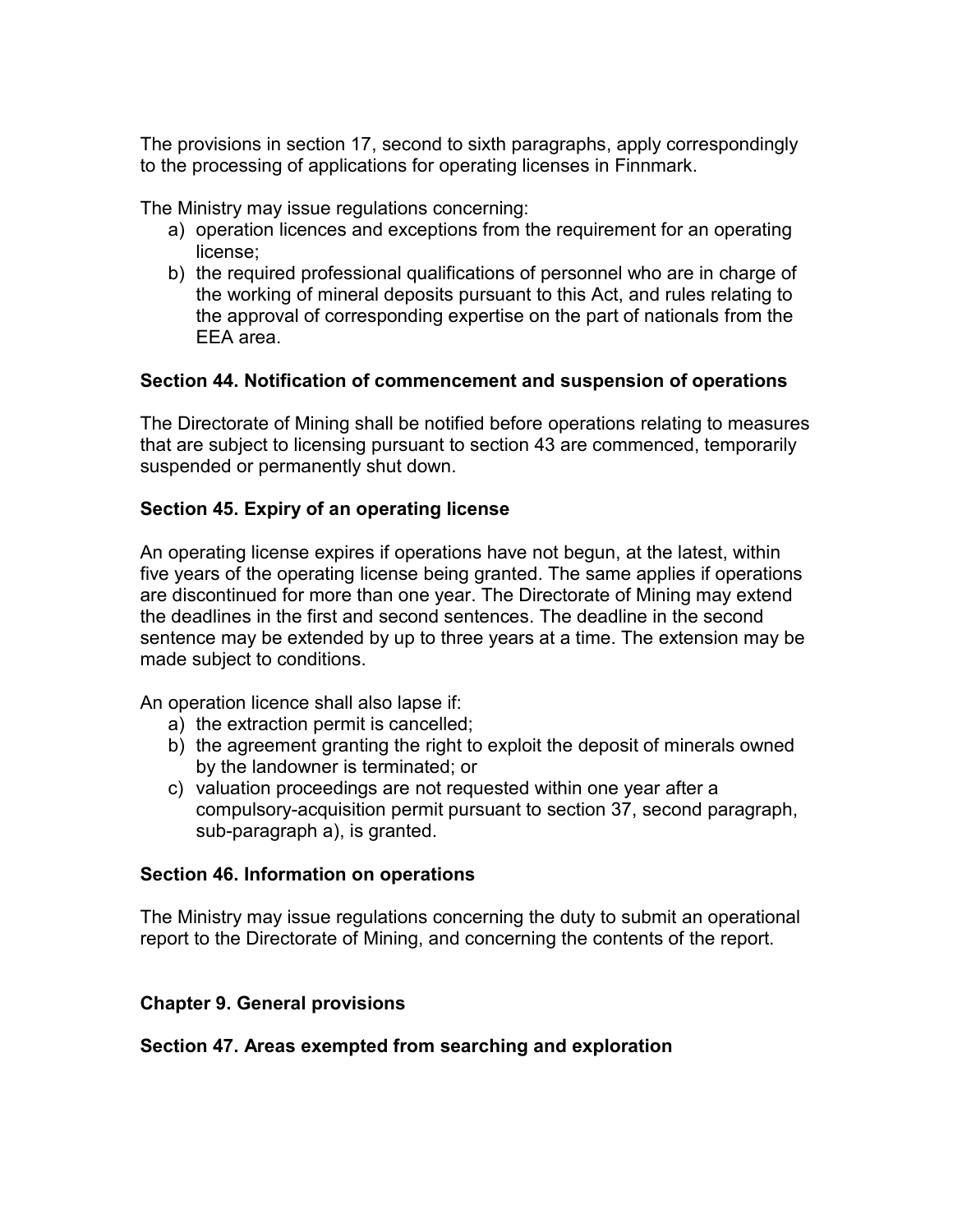Searching and exploration is prohibited in areas covered by the Act of 5 June 2009 No. 35 relating to natural amenities in Oslo and surrounding municipalities (the Natural Amenities Act).

A searching party or an exploring party may not, without the consent of the landowner, the user of the land and the relevant authority, search or explore:

- a) cultivated land;
- b) industrial areas, including soil extraction sites, quarries and mines in operation;
- c) areas lying less than 100 metres from buildings used as permanent or temporary residences, including holiday cabins;
- d) areas belonging to facilities that are of public utility, and locations lying less than 20 metres from such facilities;
- e) areas belonging to military facilities or used for military exercises;
- f) abandoned mining areas, including waste rock tips and tailing dams or landfills.

The Ministry may issue regulations specifying that the second paragraph shall apply correspondingly to areas other than those mentioned in the second paragraph.

The Directorate of Mining may, upon application, decide that deposits of minerals owned by the State and located in the areas mentioned in the second paragraph may be explored if the advantages associated with exploration are greater than the damage and inconvenience that will be inflicted on the landowner and the user of the land.

## **Section 48. Duty to exercise caution**

Operations carried out pursuant to this Act shall be performed with caution, so that the damage caused is no greater than necessary, and so that the operations do not result in unnecessary pollution or unnecessary damage to the environment.

# **Section 49. Duty to implement safety measures**

The exploring party, the extracting party and the working party in respect of a mineral deposit shall implement and maintain safety measures for the entire area, so that the operations do not pose a danger to humans, farm animals or domesticated reindeer. The extracting party and the working party shall have a corresponding duty to implement safety measures in connection with mine openings, tips and extracted deposits of waste rock that are located outside the permit area but are linked to it.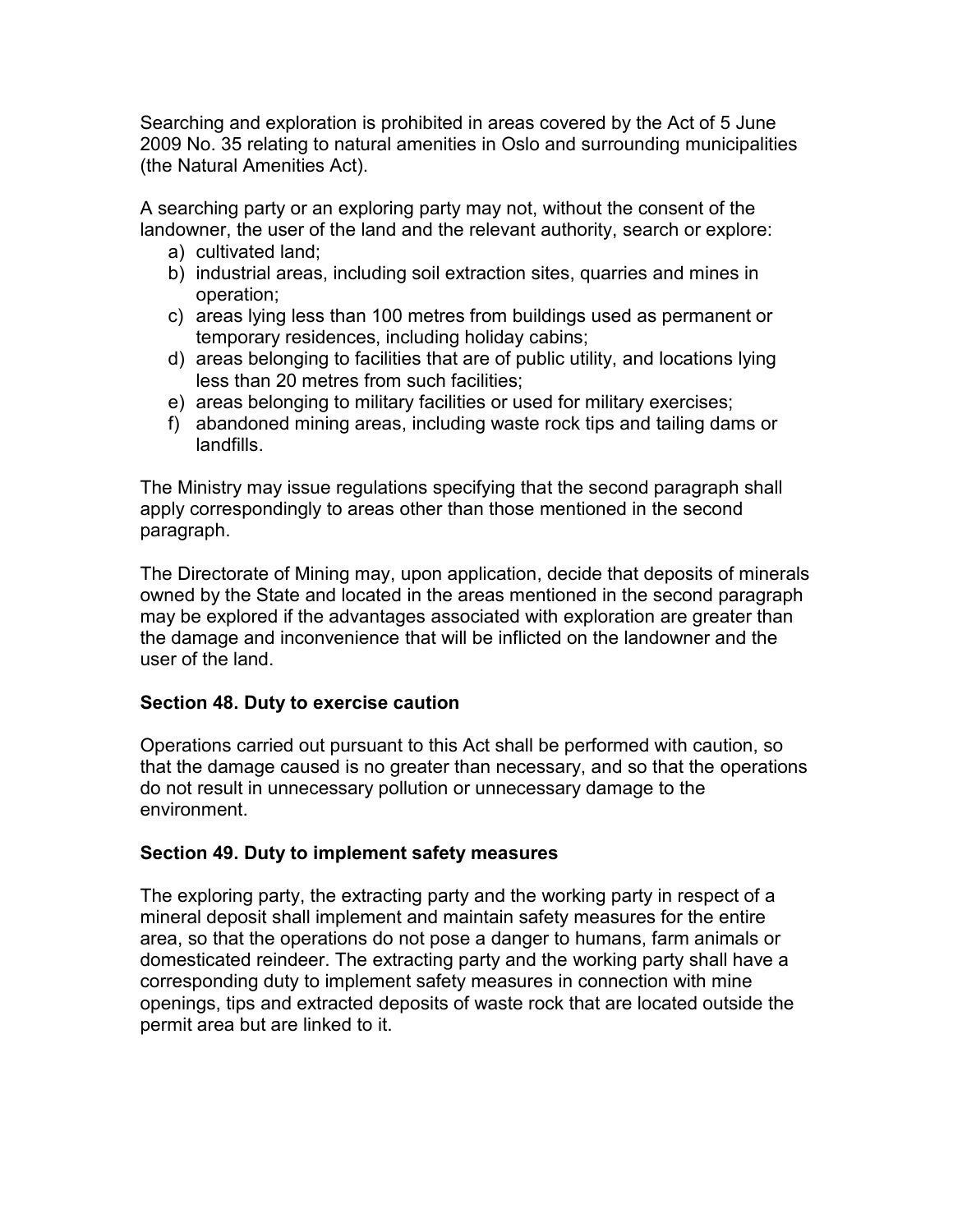The duty of the extracting party and the working party pursuant to the first paragraph to implement safety measures shall also apply to operations carried out earlier by other parties.

The area shall be permanently secured once operations are completed.

The Ministry may issue regulations concerning how openings in the ground and other interventions in the terrain are to be secured, and about the maintenance of safety measures.

## **Section 50. Duty to clean up**

The exploring party, the extracting party and the working party in respect of a mineral deposit shall ensure that the area is properly cleaned up, both while operations are in progress and after they have been completed. The Directorate of Mining may set a deadline for the completion of clean-up works.

## **Section 51. Coverage of clean-up costs and safety-measure costs**

The Directorate of Mining may order a party that wishes to undertake, or has initiated, exploration (including sample extraction), or operations on mineral deposits to provide financial security for the implementation of safety measures pursuant to section 49 and clean-up measures pursuant to section 50.

The Ministry may issue regulations concerning the requirement to provide security.

## **Section 52. Duty to compensate**

A searching party shall, without regard to guilt, pay compensation for damage caused by works to land, buildings or facilities. The first sentence shall apply correspondingly to inconvenience caused to the landowner or the user of the land.

The first paragraph shall apply correspondingly to parties that are exploring deposits of minerals owned by the State. The same shall apply to parties that are exploring deposits of minerals owned by a landowner, unless liability is regulated in an agreement with the landowner.

Disputes relating to claims for compensation shall be settled through valuation proceedings, see section 53.

# **Section 53. Valuation proceedings**

Valuation proceedings pursuant to sections 21, 32, 52 and 57 shall take the form of a court hearing.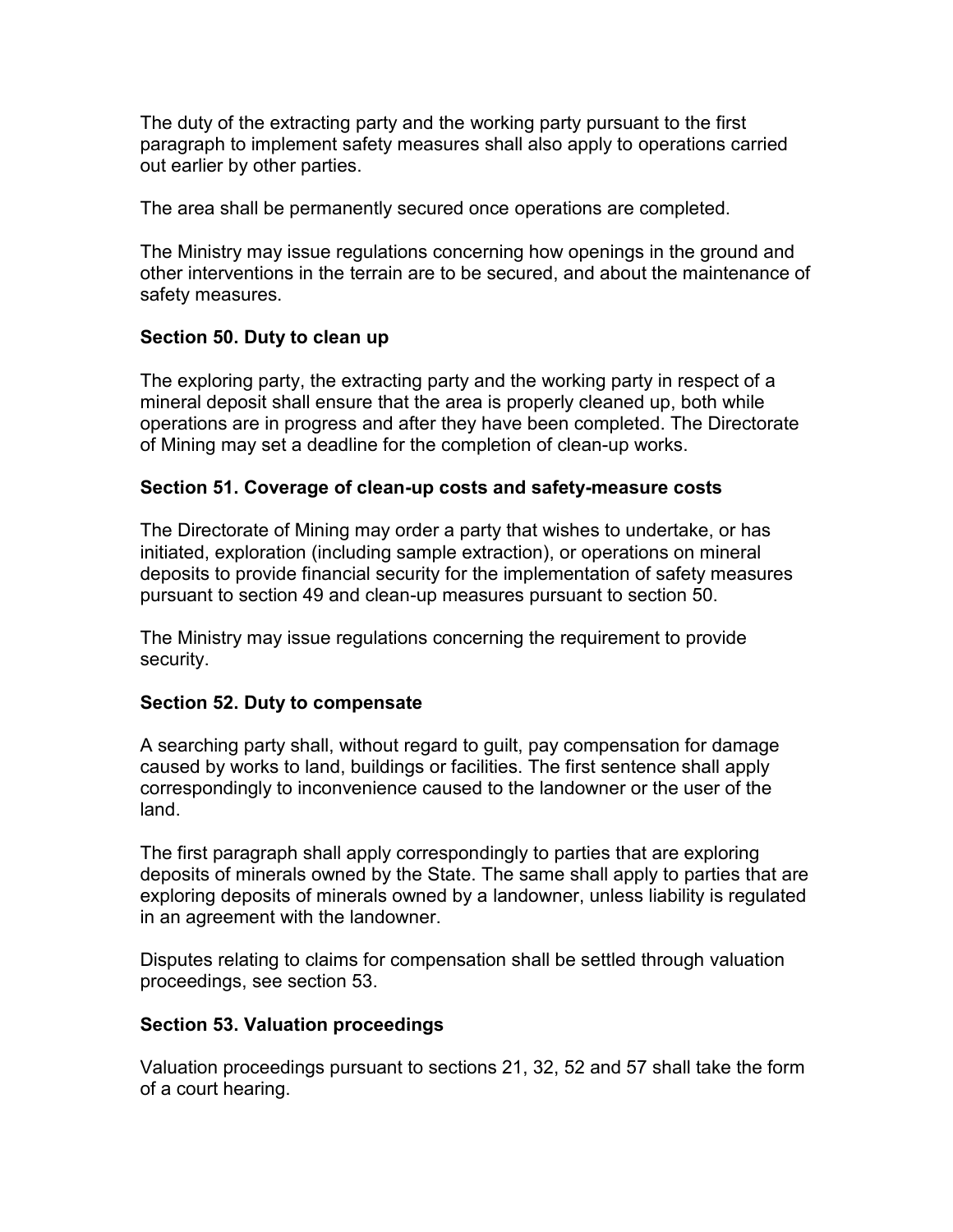The searching party, the exploring party and the extracting party shall cover the necessary expenses imposed by the legislation in connection with valuation proceedings pursuant to sections 21, 32, 52 and 57. However, in the case of a valuation review by a higher court, section 54a of the Act of 1 June 1917 No. 1 relating to valuation proceedings and compulsory-acquisition cases shall apply.

The valuation tribunal may undertake such examination of the property as it considers necessary. If the examination causes loss or inconvenience, compensation for this shall be set during the valuation proceedings.

## **Section 54. Requirements relating to applications and the use of electronic means of communication**

The Ministry may issue regulations concerning:

- a) what information applications shall contain, the use of particular application forms and the applicant's duty to provide additional information; and
- b) the use of electronic means of communication.

## **Chapter 10. Charges and fees**

### **Section 55. Processing and supervision charges**

The Ministry may issue regulations concerning charges for the processing of applications and for supervision pursuant to this Act.

### **Section 56. Annual fees paid to the State**

Parties that are exploring or extracting deposits of minerals owned by the State shall pay an annual fee to the State for their exploration permits and extraction permits. The size of the fees shall be set by regulation pursuant to the third paragraph.

The fees shall be paid in advance to the Directorate of Mining, by 15 January. If the fees are not paid before the deadline, an additional fee of 50 per cent shall be paid by 30 April of the same year. The Directorate of Mining may in special cases make exceptions from this provision. The permit lapses if the additional fee is not paid before the deadline.

The Ministry may issue regulations concerning the size of the annual fees pursuant to the first paragraph, and concerning payment of the fees.

The Ministry may issue regulations specifying that a party that extracts a deposit of minerals owned by the State shall pay an annual fee to the State.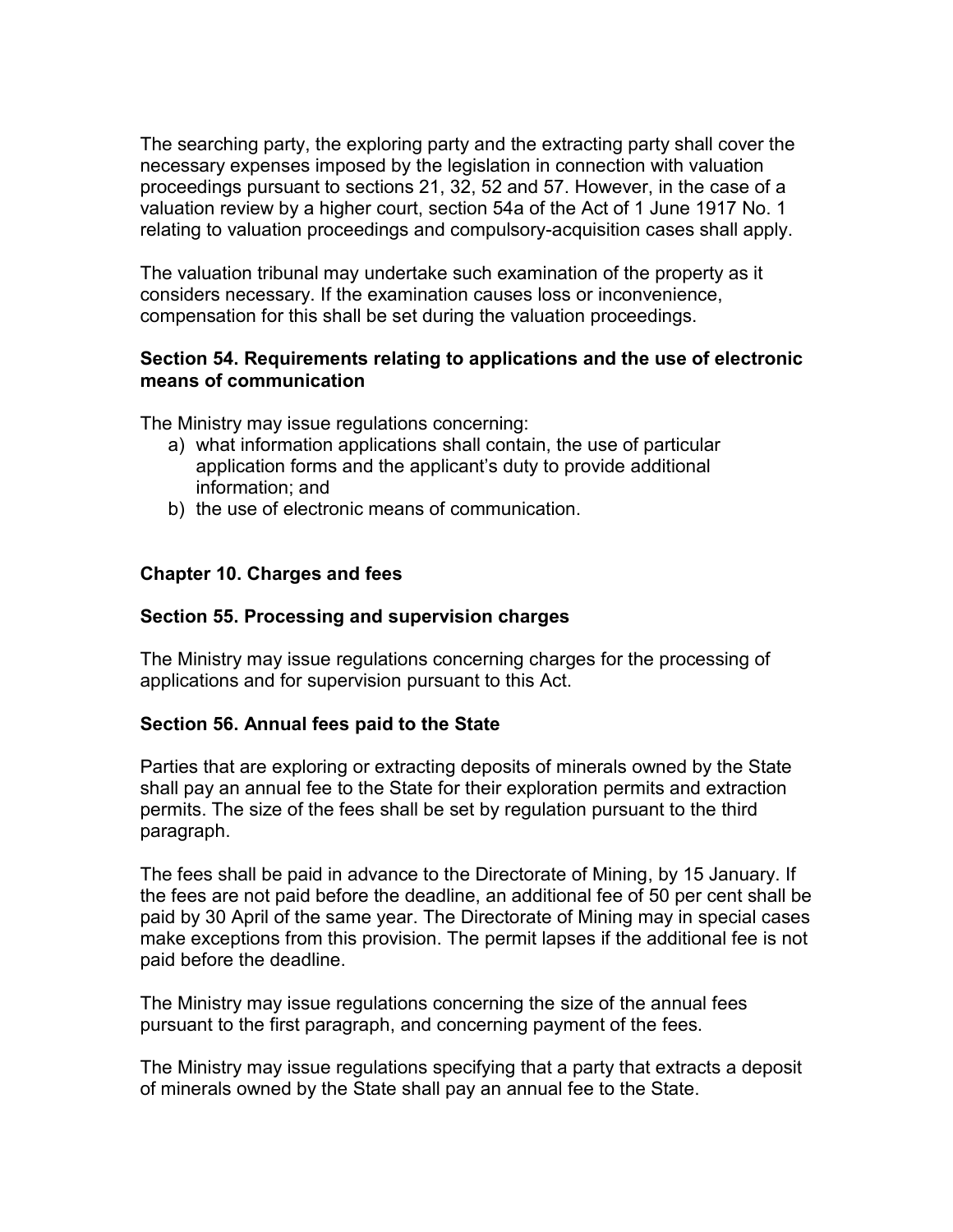### **Section 57. Annual landowner fee**

A party that is extracting a deposit of minerals owned by the State shall pay the landowner an annual fee of 0.5 per cent of the sales value of that which is extracted. The fee for each year shall fall due for payment on 31 March of the following year.

If there are several landowners in the extraction area, the fee shall be divided among them in proportion to the land owned by each of them in the extraction area.

Disputes relating to the calculation or division of the fee shall be settled through valuation proceedings, see section 53.

The Ministry may issue regulations concerning the calculation of the annual fee and concerning the duty to keep a record of the calculation.

## **Section 58. Increased landowner fee in Finnmark**

In the case of extraction of minerals owned by the State from land owned by Finnmarkseiendom, the Ministry may by regulation set a higher annual landowner fee than that specified in section 57, first paragraph, first sentence.

## **Chapter 11. Supervision**

### **Section 59. Supervision**

The Directorate of Mining shall supervise the following matters:

- a) that exploration, including pilot extraction, and operations are undertaken in accordance with good mining practice pursuant to the requirements of the Act;
- b) that conditions, approved plans of operations and orders given in or pursuant to this Act are complied with;
- c) that the duty to implement safety measures and the duty to clean up are complied with; and
- d) that operations do not result in unnecessary pollution or unnecessary damage to the environment.

### **Section 60. Inspection and the right to information in connection with supervision**

The Directorate of Mining shall, while conducting inspections, be given unhindered access to areas and facilities, and be allowed to conduct necessary examination of such areas and facilities.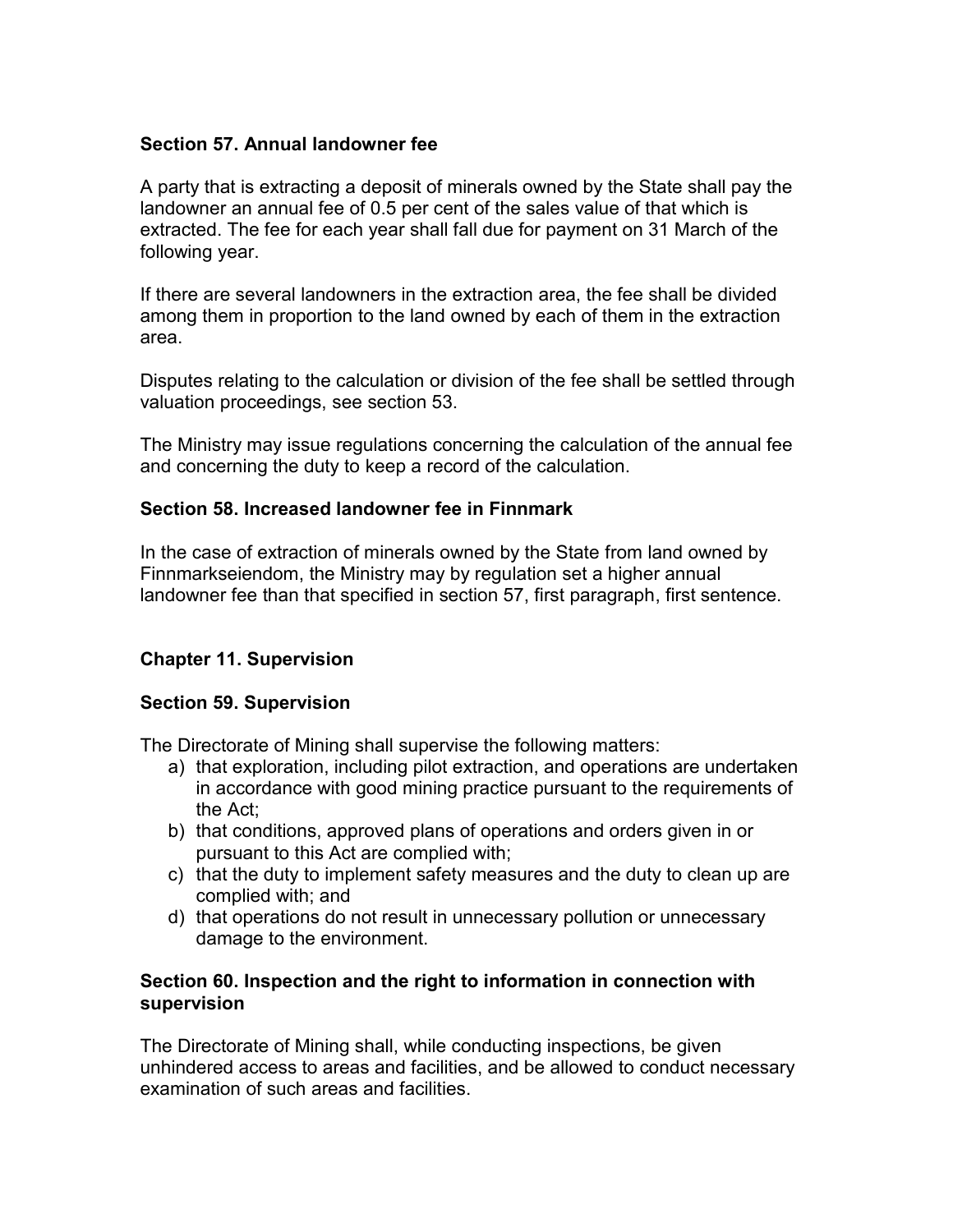The operating party shall, if ordered to do so, submit to the Directorate of Mining information, documents and other materials significant to supervision. If special circumstances indicate that it is necessary, other parties may be ordered to submit such information.

The costs of inspections may be claimed from the party that is the subject of the inspections.

## **Section 61. Internal control**

The Ministry may issue regulations concerning internal control and internal control systems to ensure compliance with requirements laid down in or under this Act.

## **Chapter 12. Administrative measures and administrative sanctions**

## **Section 62. Orders**

The Directorate of Mining may order a party to remedy or stop circumstances that breach provisions or decisions issued in or under the Act. The order shall set a deadline for compliance.

### **Section 63. Immediate implementation by the Directorate of Mining**

If the responsible party does not comply with an order to implement a measure issued in or under the Act, the Directorate of Mining may ensure that the measure is implemented.

A measure may be implemented without a preceding order if it is necessary to avert an imminent risk, or if identifying the responsible party would be unreasonably burdensome in the given circumstances.

The costs of implementation may be claimed from the responsible party. A claim for coverage of costs shall constitute a basis for enforcement of the claim through execution proceedings.

### **Section 64. Temporary suspension of operations**

If a responsible party fails to comply with an order to implement measures issued in or pursuant to the Act, the Directorate of Mining may require the temporary suspension of operations.

The Directorate of Mining may implement a temporary suspension of operations without a preceding order if this is necessary to avert an imminent risk.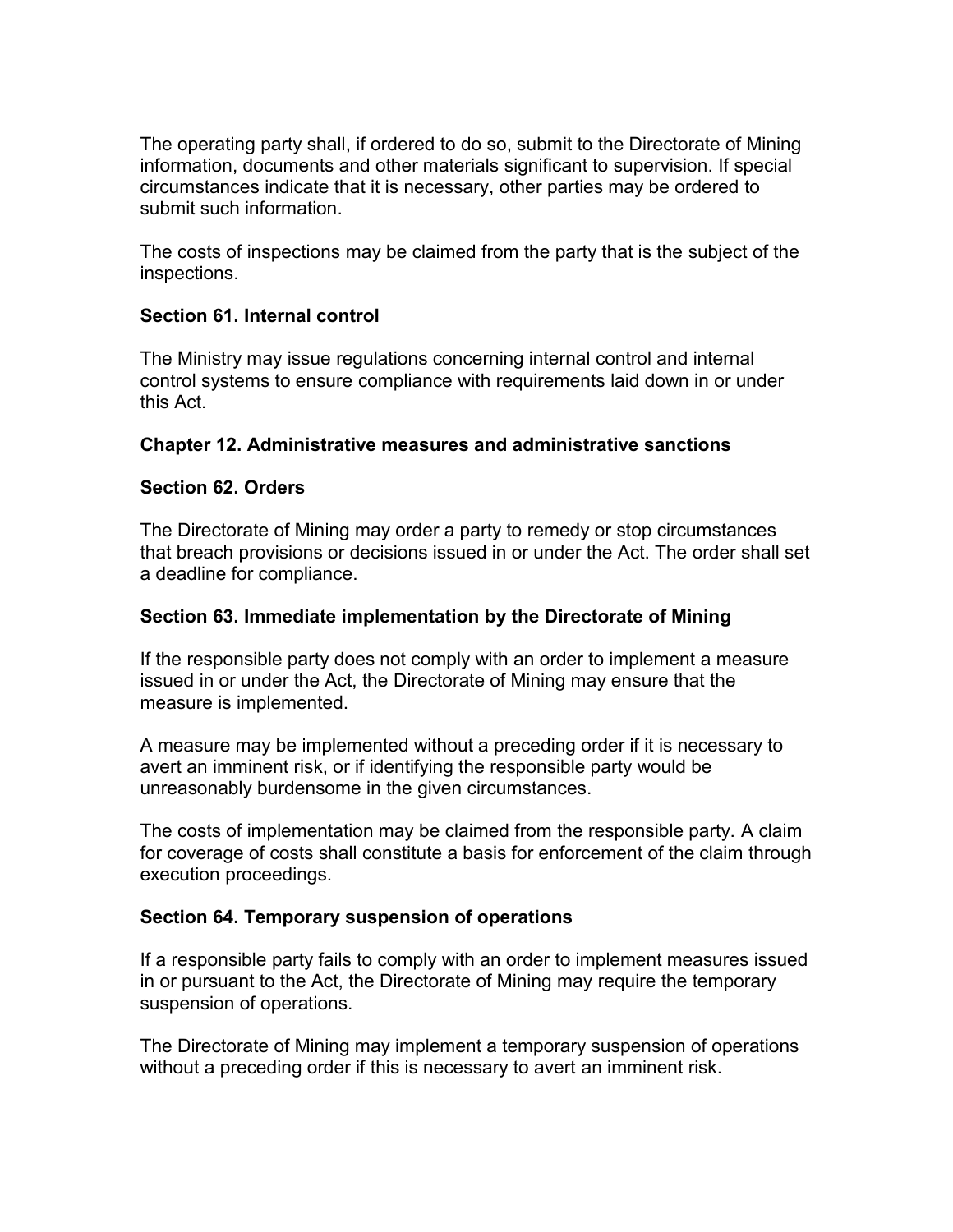The costs of suspending operations may be claimed from the responsible party. A claim for coverage of costs shall constitute a basis for enforcement through attachment proceedings.

### **Section 65. Amendment and revocation of permits, etc.**

The Ministry and the Directorate of Mining may cancel or amend the conditions of a permit granted pursuant to the Act or regulations issued pursuant to the Act, or impose new conditions or, if necessary, revoke a permit if:

- a) there is gross or repeated breach of provisions issued in or under this Act;
- b) the holder of the permit does not comply with an order issued pursuant to section 62;
- c) the permit was granted on the basis of incorrect or incomplete information concerning matters of material significance;
- d) material assumptions on which the grant of the permit was based have fallen away; or
- e) this is required by other revocation rules currently in force.

Amendment and revocation of a permit pursuant to the first paragraph may be made subject to a time limit. A time-limited amendment or revocation may be made conditional upon the remediation or amendment of specified matters.

When decisions are made pursuant to this section, account shall be taken of the financial loss and inconvenience that an amendment or revocation must be expected to cause the holder of the permit, and any other advantages and disadvantages that the amendment or revocation will entail.

The Ministry may issue regulations containing more detailed provisions on the amendment and revocation of permits.

## **Section 66. Enforcement penalty**

To ensure that the provisions of the Act and decisions made pursuant to the Act are implemented, the Directorate of Mining may issue enforcement penalties that accrue to the Treasury.

An enforcement penalty may be imposed when a breach of the Act or a decision made pursuant to the Act is discovered. The enforcement penalty becomes effective if the responsible party fails to comply with the deadline for remedying the situation. An enforcement penalty may be imposed in advance if it is warranted for particular reasons, in which case it shall become effective from the time any breach commences. It may be determined that the enforcement penalty shall accrue for as long as the unlawful situation persists, or that it shall be payable each time a breach occurs. However, an enforcement penalty shall not accrue if the lack of compliance is due to matters outside the control of the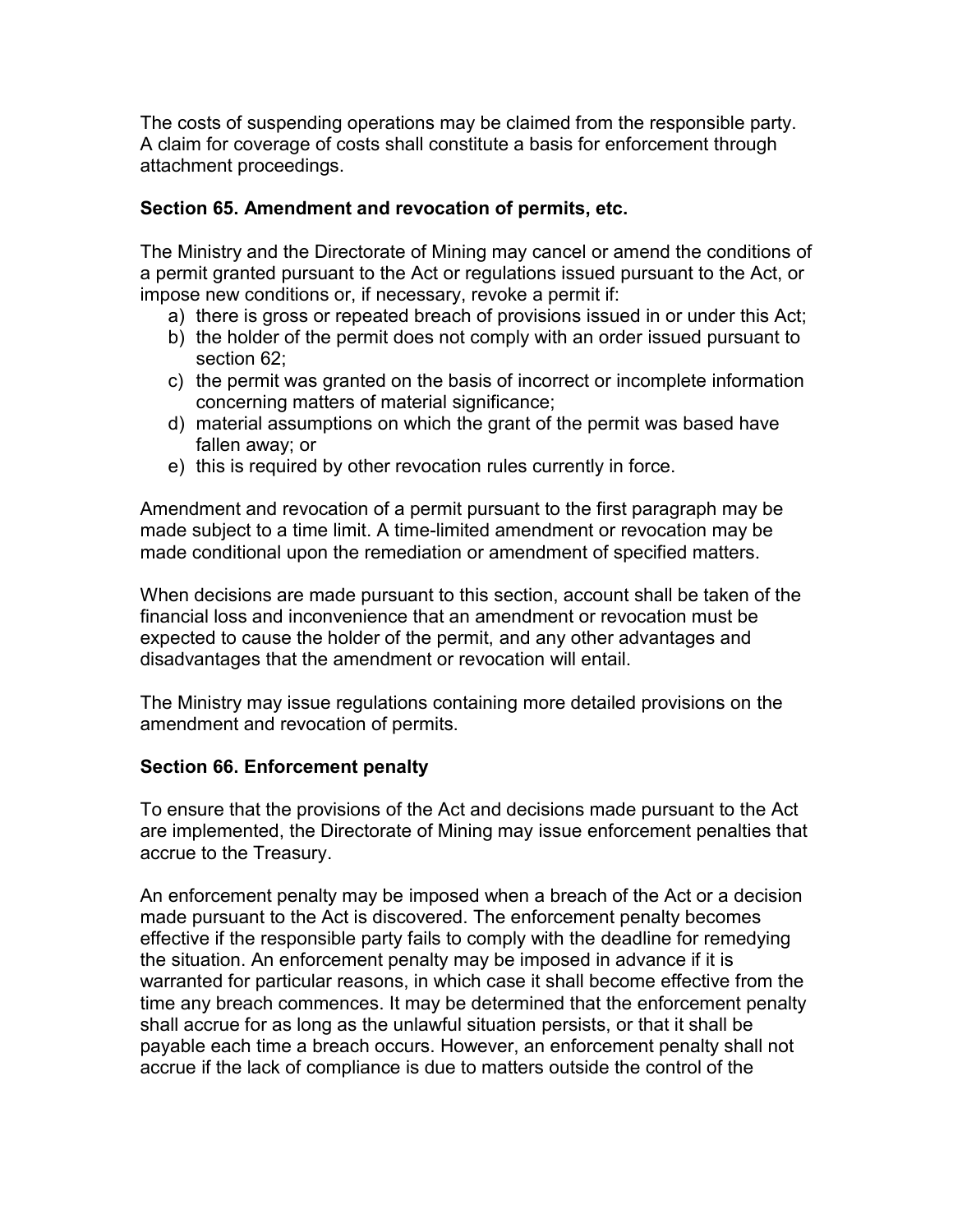responsible party. An enforcement penalty may take the form of an accruing penalty or a lump-sum penalty.

An enforcement penalty shall be imposed on the party responsible for the breach. If the breach has been committed on behalf of a company or other organisation, the enforcement penalty shall normally be imposed on that entity. If an enforcement penalty has been imposed on a company that is part of a group of companies, accrued amounts may also be recovered from the parent company. If the decision to impose an enforcement penalty states that several parties are responsible, those parties shall be jointly and severally liable for payment of the enforcement penalty.

The imposition of an enforcement penalty shall constitute a basis for enforcement through attachment proceedings. The Directorate of Mining may in special cases reduce or waive accrued enforcement-penalty amounts.

The Ministry may issue regulations containing more detailed provisions on enforcement penalties, including as to the size and duration of enforcement penalties, the determination of enforcement penalties and the waiver of accrued enforcement-penalty amounts.

### **Section 67. Infringement penalty**

The Directorate of Mining may order a party that has breached provisions introduced in or pursuant to this Act to pay a sum of money to the Treasury (penalty charge). Physical persons may only be ordered to pay infringement penalties for wilful or negligent breaches. A business shall not be ordered to pay a penalty charge if the breach is due to matters outside the control of the business.

In the assessment of whether a penalty charge should be imposed, and in the assessment of the amount, emphasis shall be given to, among other things, the severity of the breach and the degree of fault.

A decision to impose a penalty charge shall constitute a basis for enforcement through attachment proceedings.

The Ministry may issue regulations containing more detailed provisions on infringement penalties, including on the conditions for imposing an infringement penalty, on the amount of the infringement penalty, on interest and additional charges if the infringement penalty is not paid when it falls due, and on waiver of an imposed penalty charge.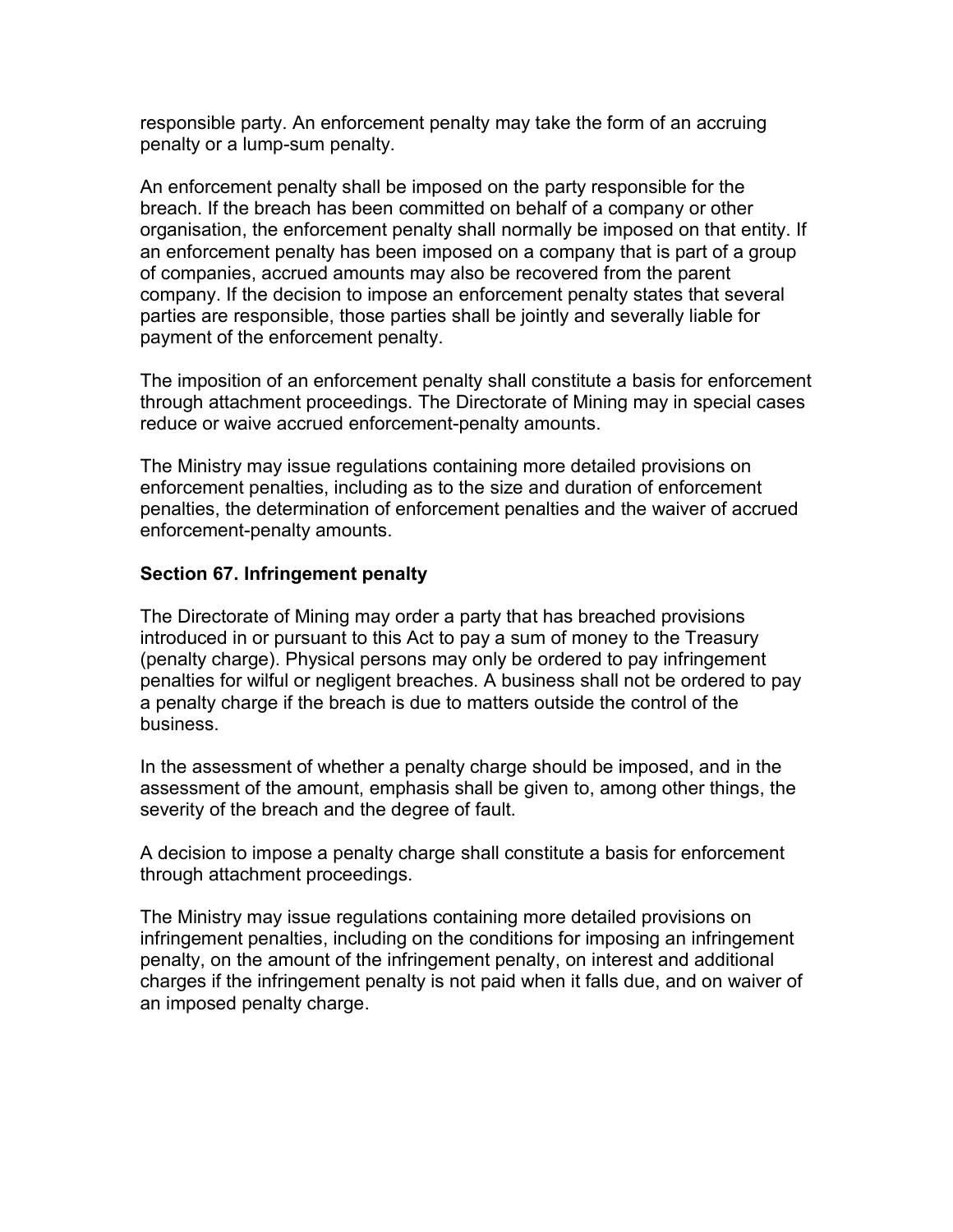## **Chapter 13. Entry into force and transitional provisions**

## **Section 68. Entry into force**

The Act enters into force on the date determined by the King.

## **Section 69. Transitional provisions**

- 1. Applications under the following pieces of legislation which are received by the correct body before the entry into force of this Act shall be dealt with pursuant to the stated legislation: the Act of 30 June 1972 No. 70 relating to mines (the Mines Act), the Act of 3 July 1914 No. 5 relating to the acquisition of limestone deposits (the Limestone Act), the Act of 17 June 1949 No. 3 relating to the acquisition of quartz deposits (the Quartz Act), the Act of 21 March 1952 No. 1 relating to the surrender of land, etc. for the working of non-claimable mineral deposits (the Minerals Surrender Act), the Act of 28 November 2003 No. 98 relating to concession in the acquisition of real property (the Concession Act), etc., and Chapter II (see also Chapter V), of the Act of 14 December 1917 No. 16 relating to the acquisition of waterfalls, mines and other real property, etc. (the Industrial Concession Act).
- 2. Prospecting licences issued pursuant to Chapter 3 of the Mines Act shall, as of the entry into force of this Act, confer the same right as an exploration permit issued pursuant to this Act, and shall have the same priority as prospecting licences had pursuant to section 16 of the Mines Act. The deadline in section 22, first paragraph, shall be calculated from the date that the prospecting licence is issued.
- 3. Claims made pursuant to Chapter 4 of the Mines Act shall, as of the entry into force of this Act, confer the same right as an extraction permit issued pursuant to this Act. The deadline in section 33, first paragraph, subparagraph a), shall run from the granting of the claim. The provisions of section 45, first paragraph, shall apply as of the entry into force of the Act unless otherwise provided in concession conditions imposed before this point in time.
- 4. The provision in section 20 shall not prevent a party that has initiated pilot extraction under the provisions of the Industrial Concession Act prior to the entry into force of this Act from continuing such works for up to one year after the entry into force of this Act.
- 5. Operations that have been initiated under a licence issued pursuant to section 13 of the Industrial Concession Act, or under an acquisition licence issued pursuant to the Limestone Act, the Quartz Act or the Concession Act, may continue without regard to section 43 on the terms specified in the licence. However, licence terms that are inconsistent with other provisions of this Act